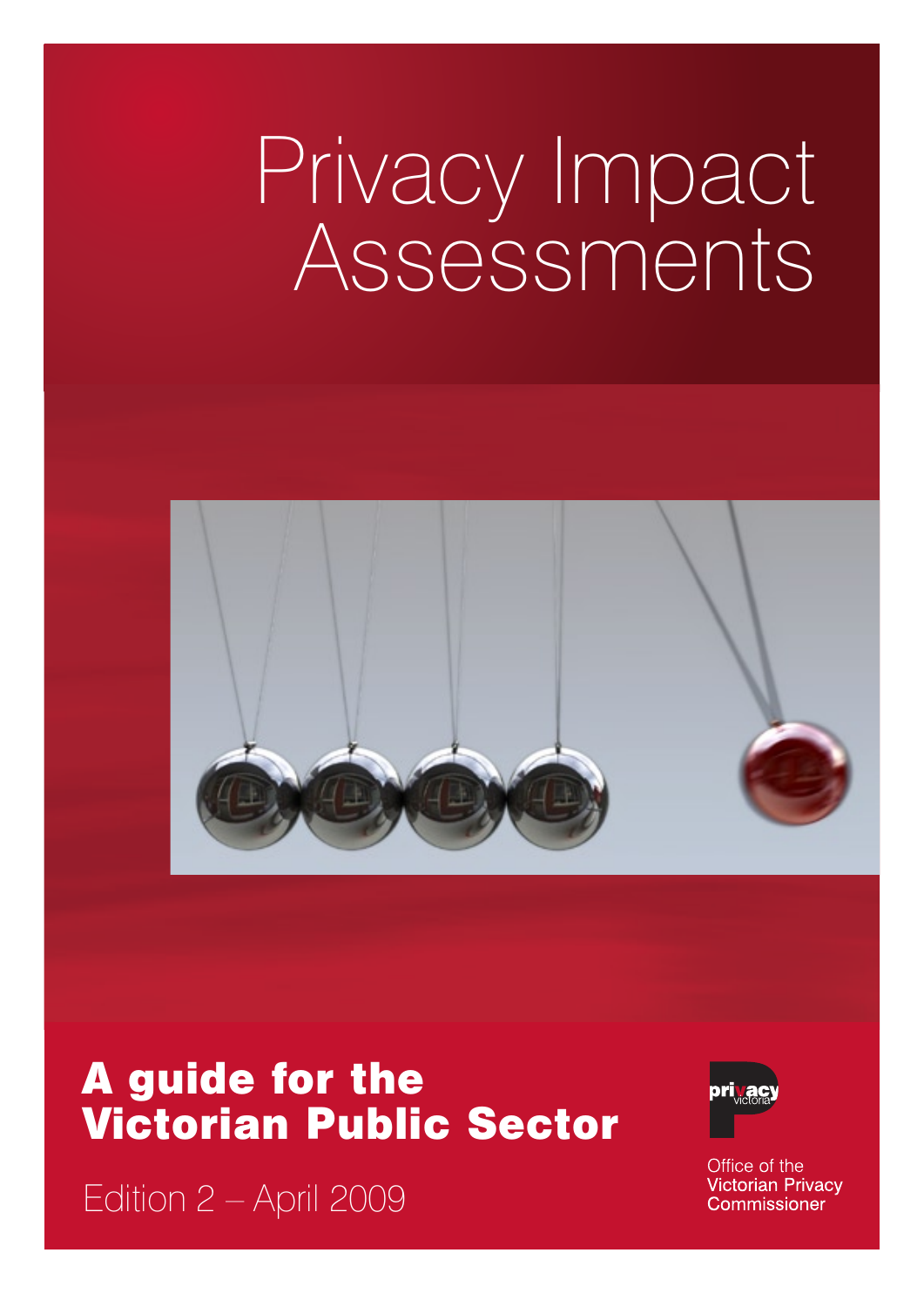#### Copyright © Office of the Victorian Privacy Commissioner, 2009

The material included in this publication is designed to give general guidance only. It should not be relied on as legal advice. The Office of the Victorian Privacy Commissioner accepts no liability for loss or damage that may be suffered by any person or entity that relies on information in this publication. No liability is accepted for any information or service which may appear in aby other format. Copyright is owned or controlled by the Office of the Victorian Privacy Commissioner unless otherwise indicated. Copyright in materials from third parties may be owned by others. Permission to reproduce their work should be seperately sought.

Privacy Victoria wants people to have easy access to information about privacy. The contents of this publication may be copied and used for non-commercial use. The material should be used fairly and accurately and this publication acknowledged as the source. The authors of material, where known, should be credited, consistent with the moral rights provisions of copyright law.

*COVER PHOTO: www.istockphoto.com*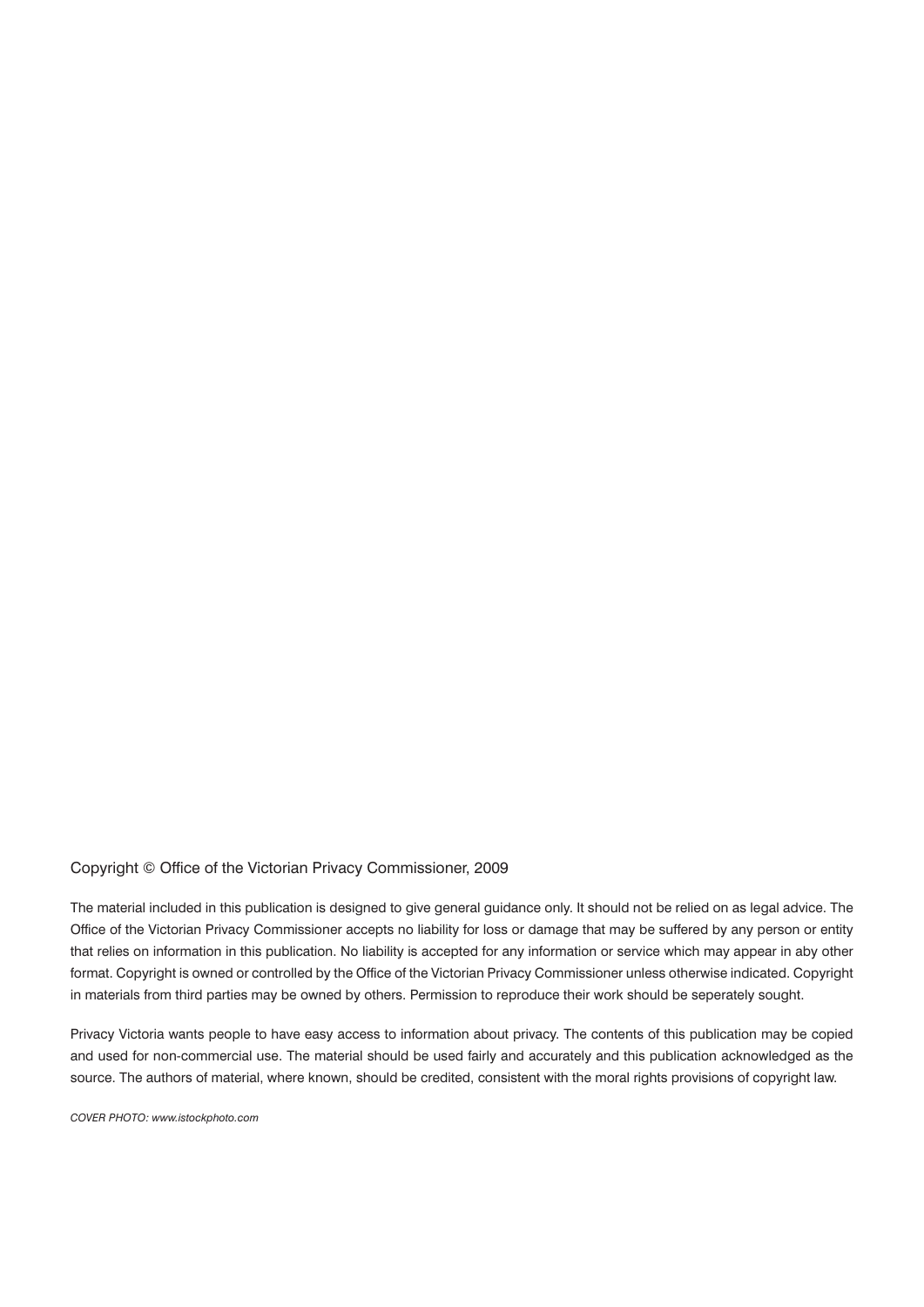# Table of Contents

| Introduction                                                                                                                                                                                                                   | 2  |
|--------------------------------------------------------------------------------------------------------------------------------------------------------------------------------------------------------------------------------|----|
| What is a PIA? A continuous continuous continuous continuous continuous continuous continuous continuous continuous continuous continuous continuous continuous continuous continuous continuous continuous continuous continu |    |
|                                                                                                                                                                                                                                |    |
|                                                                                                                                                                                                                                |    |
|                                                                                                                                                                                                                                |    |
|                                                                                                                                                                                                                                |    |
|                                                                                                                                                                                                                                | 12 |
|                                                                                                                                                                                                                                |    |
| What should be done next?                                                                                                                                                                                                      | 20 |
|                                                                                                                                                                                                                                | 22 |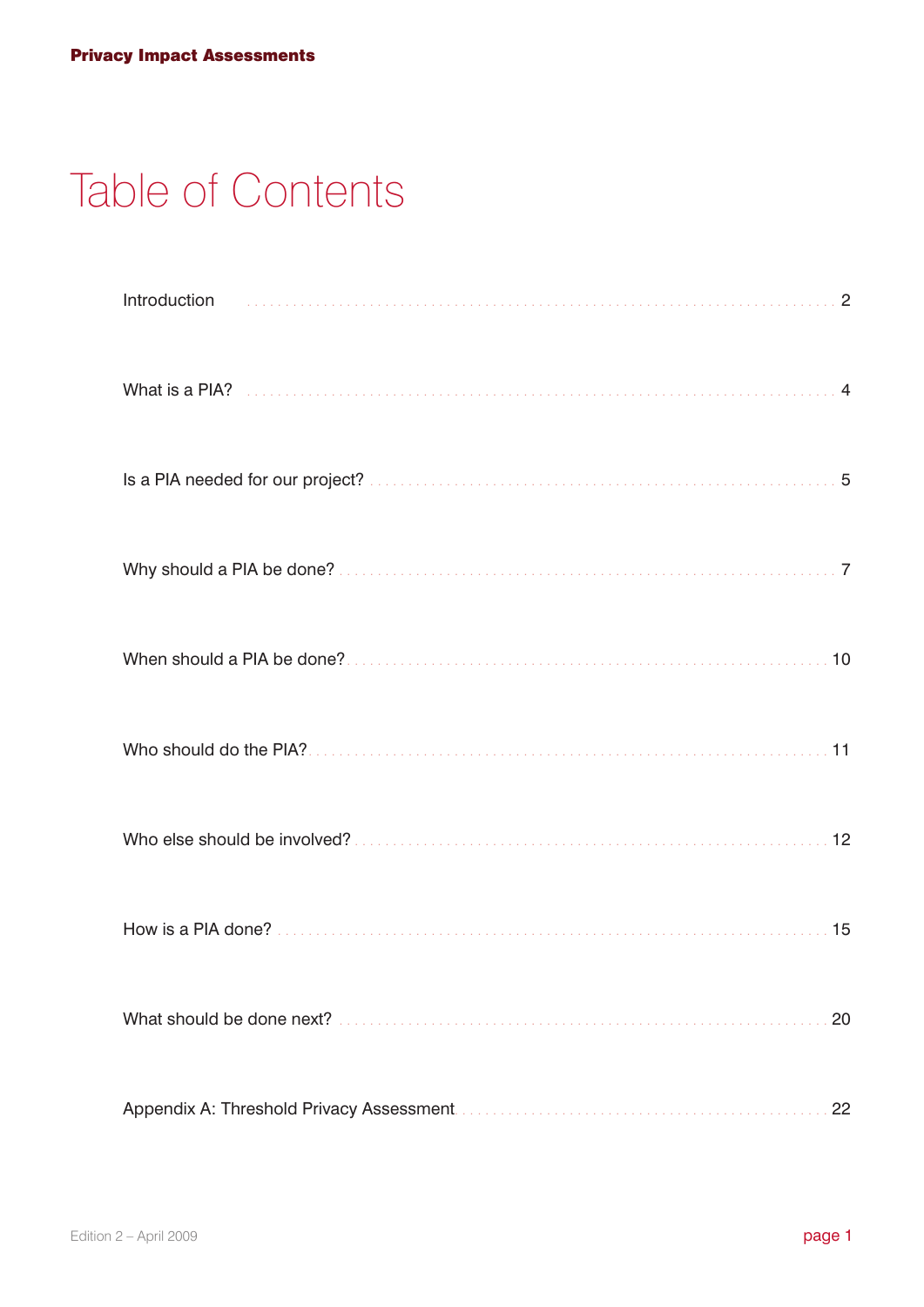### Introduction

Privacy Impact Assessments, known as PIAs, are one of the fundamental components in the protection of individual privacy. They assess the privacy impact of any new or amended project or process and identify ways in which any negative impacts can be mitigated and any positive impacts enhanced. As such, they should be an important part of the risk management and planning processes of all organisations. The importance of PIAs was reflected in the Australian Law Reform Commission's report on Australian Privacy Law and Practice *For Your Information* released August 2008 which recommended that Commonwealth agencies be required to carry out PIAs where directed to by the Privacy Commissioner.

This revised guide and its accompanying documents is primarily aimed at the Victorian public sector: those organisations and individuals subject to the *Information Privacy Act 2000 (Vic)* and the *Charter of Human Rights and Responsibilities Act 2006 (Vic)*. However, it may assist anyone undertaking a PIA.

The guide is not intended to cover the *Health Records Act 2001 (Vic)*. If your organisation handles health information, you will need to comply with the Health Privacy Principles (HPPs) in that Act as well. Advice on compliance with the HPPs should be sought, in the first instance, from the Office of the Health Services Commissioner, which regulates the handling of health information in Victoria.

This office first published a Guide to *Privacy Impact Assessments* in 2004. While this second edition has built on that work, much has changed in the intervening years.

The *Charter of Human Rights and Responsibilities* now means that privacy considerations need to be broader than compliance with the *Information Privacy Act*, as the right to privacy in the Charter covers not just information privacy, but bodily, territorial, locational and communications privacy. As well, PIAs are now more common in Australia and around the world, so there is much greater breadth and depth of experience to draw upon, in order to make the guide more practical and effective.

This new edition will hopefully achieve this. It includes more practical tools for use in actually commissioning or conducting a PIA: in particular, a template PIA Report and *Accompanying Guide* comprehensively identify privacy risks and mitigation or enhancement strategies, including guidance on identifying and complying with *Charter* obligations. There is more emphasis on public consultation and measuring community expectations– an important part of any thorough PIA .

Some of the tools may appear disconcertingly long. Don't be discouraged by this. In order to be comprehensive and thorough, every possible privacy impact has been included. However, not all impacts will apply to every project or process. The tools are intended to be modified to suit your particular project. The template PIA Report is available as a Word document on our website, to allow for it to be used in this way.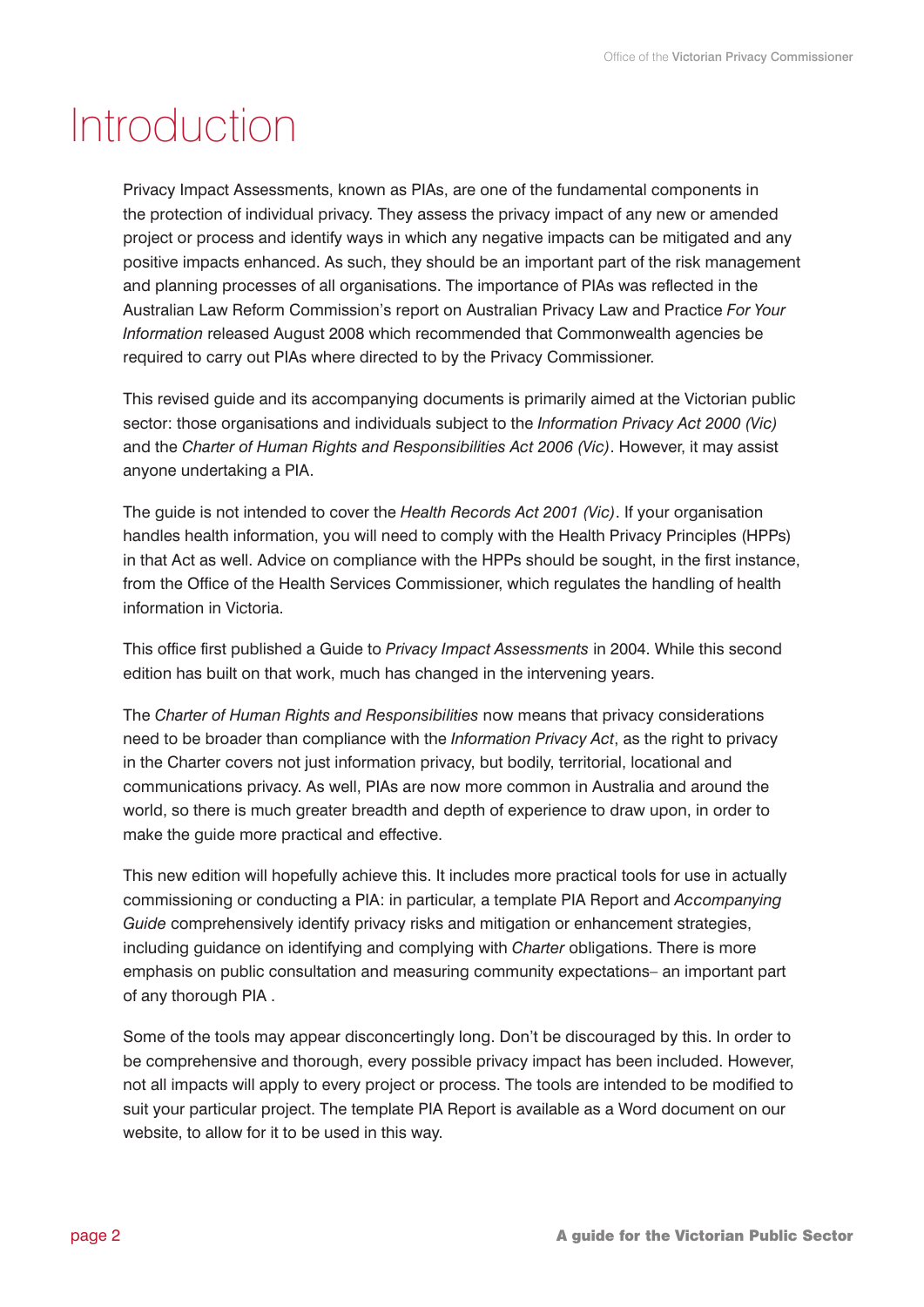This second edition was revised by Anna Johnston of Salinger Privacy. Anna is the former New South Wales Deputy Commissioner. Since establishing the consulting firm Salinger Privacy she has conducted many PIAs and privacy audits. This revised Guide and accompanying documents reflect her experience. I would also like to thank a number of privacy officers from the Victorian public sector who volunteered their time as a focus group to assist Anna in identifying the needs of the sector and review drafts: Christina Agiannitopoulos (Department of Human Services), Kathy Bramwell (RMIT), Melanie Casley (Department of Justice), Leanne Crowe (Department of Transport), Andrew Fitzgerald (Victoria Police), George Karaisaridis (WorkSafe Victoria), Sandra Pickett (Kingston City Council), Bryan Sketchley (Department of Education and Early Childhood Development), and Jeff Warren (Department of Human Services).

I hope that all organisations will find the guide and accompanying tools useful and make PIAs an integral part of any projects that involve the handling of personal information. And our staff are always available to advise those undertaking or considering a PIA.

ML K. V wany

Helen Versey Victorian Privacy Commissioner April 2009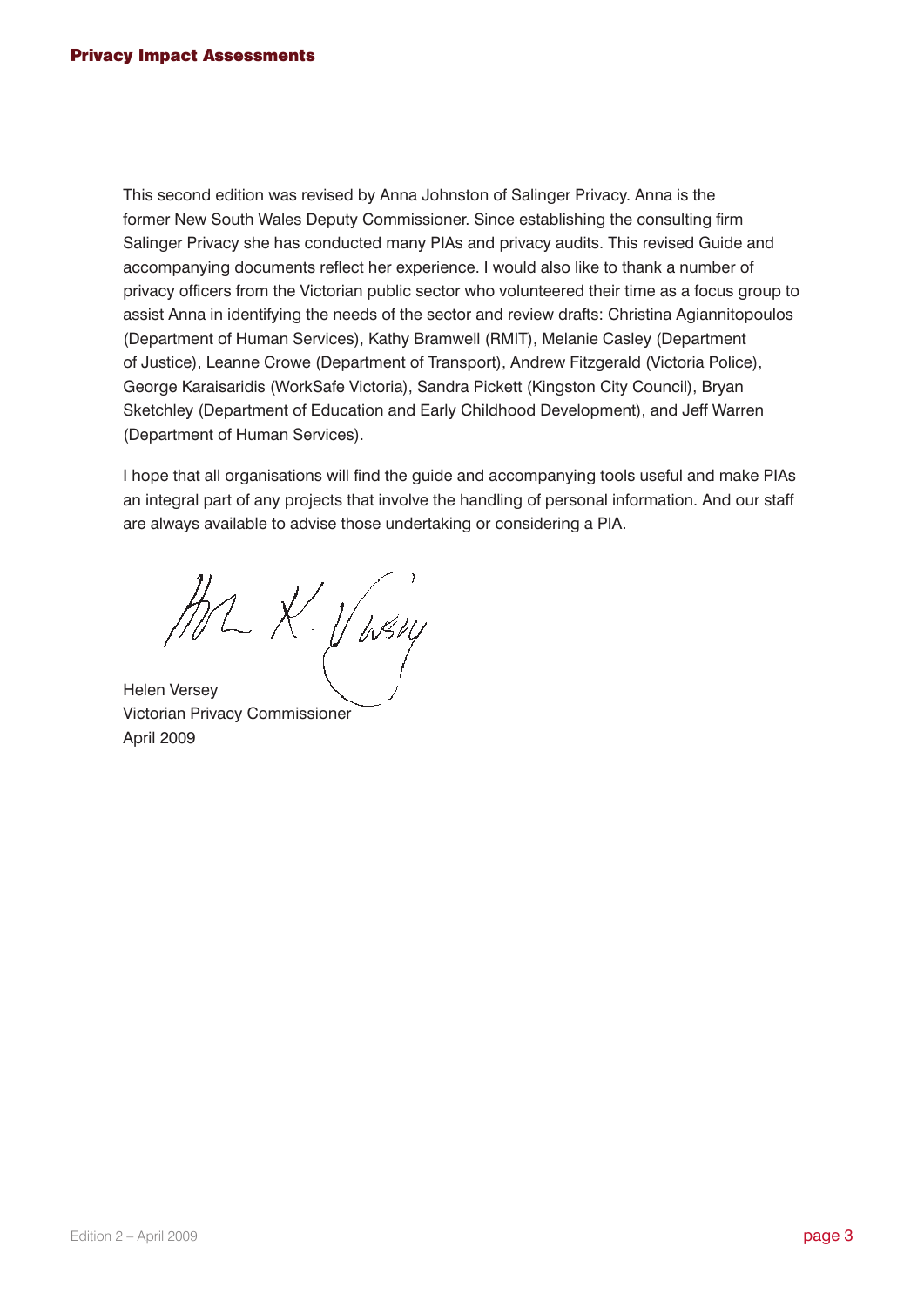# What is a PIA?

#### **Definition**

Privacy Impact Assessment (PIA) has been defined as "an assessment of any actual or potential effects that the activity or proposal may have on individual privacy and the ways in which any adverse effects may be mitigated".1

A PIA considers the future consequences of a current or proposed action, and looks to prevent or minimise any negative impacts on privacy.

In designing or managing any project or system, there may be several competing public interests to be considered, including the protection of privacy. Decision-makers need tools to assist them to get the balance right. A PIA is one such tool.

Where legal rights and obligations are affected, the reassurance offered by a PIA can be important as a risk management tool and as a way of building trust.

#### Risk management

"Impact" itself is a neutral term. Privacy impacts can be positive (privacy-enhancing) or negative (privacy-invasive). A PIA should examine both, but primarily the focus will be on the negative impacts.

Privacy "risk" means the risk that a project will not comply with privacy laws, will not meet community expectations, or will have unmitigated or unnecessary negative impacts.

A PIA can give confidence to those taking action–and those who will be affected by it–that the impact on privacy has been considered, and any risks arising have been appropriately addressed.

In other words, a PIA is a tool which should offer both a diagnosis of a project's well-being in terms of its privacy impacts, and a prescription of ideas to help treat any problems diagnosed.

Privacy risk can be avoided or mitigated by:

- • ensuring a project complies with the law;
- • ensuring a project meets community expectations;
- • making a project less privacy-invasive; and
- making a project more privacy-enhancing.

As with any process of risk management, you may not be able to eliminate or mitigate every risk, but ultimately you have to judge whether the public benefit to be derived from the project will outweigh the risk posed to privacy.

A PIA is a tool which should offer both a diagnosis of a project's well-being in terms of its privacy impacts, and a prescription of ideas to help treat any problems diagnosed.

<sup>1</sup> Blair Stewart, "Privacy Impact Assessments", (1996) 3 *Privacy Law + Policy Reporter* 61, 62.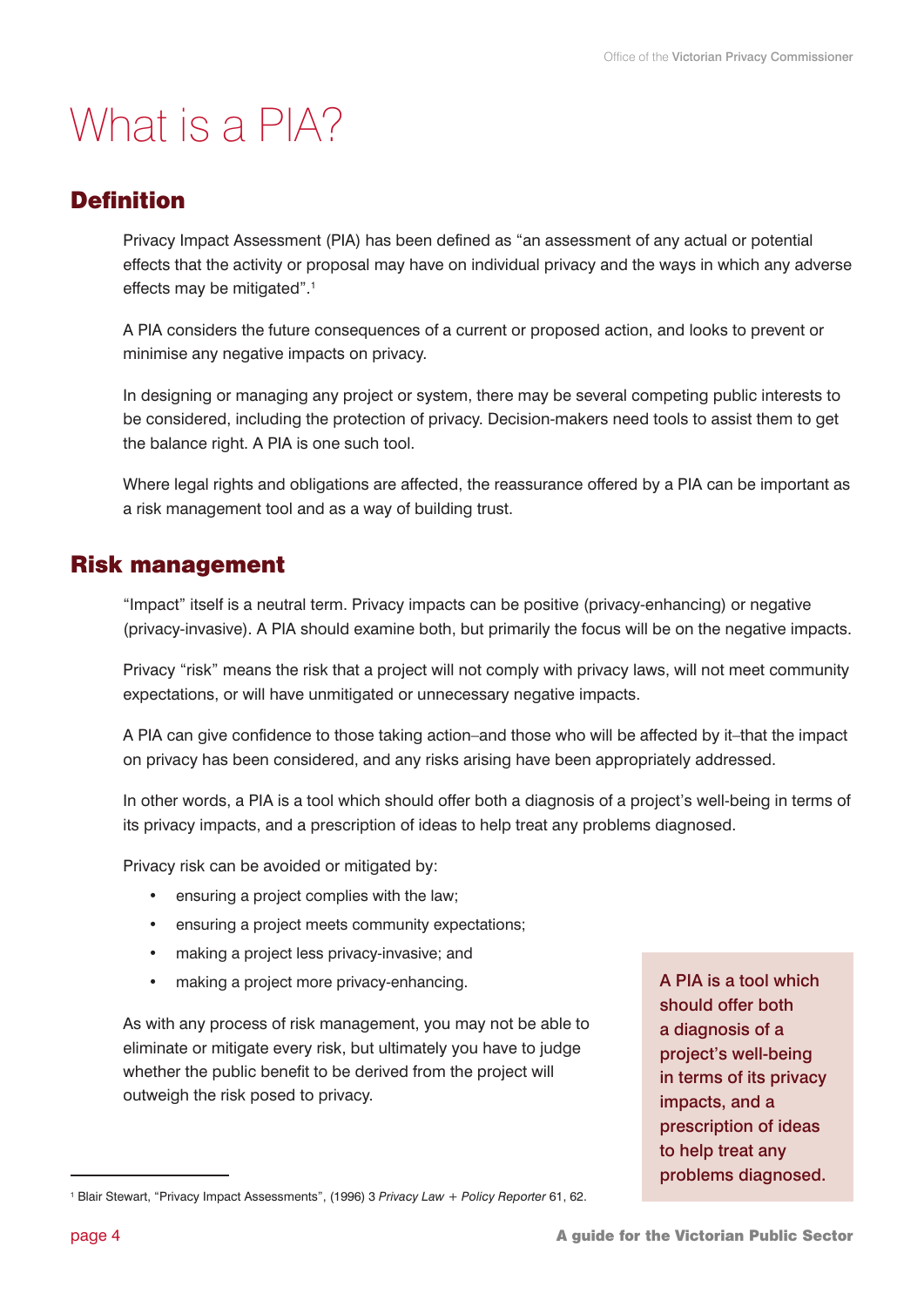### Is a PIA needed for our project?

This guide uses the word "project" to encompass any type of proposed undertaking–it could be a project, process, system, legislation, program, service, database, application, initiative, policy or procedure.

The project need not be new; it might be a proposal to subtly change an existing system or legislation, which might lead to new ways of handling personal information, or new data-sharing.

Nor does the project need to be large; the size or budget for a project is not a useful indicator of its likely impact on privacy.

The project does not even need to involve recorded "personal information" as defined under the *Information Privacy Act*; a program that may include the need for bodily searches can still impact on privacy even if no personal information is recorded, and therefore the right to privacy in the Charter of Human Rights and Responsibilities needs to be considered.

A simple Threshold Privacy Assessment should therefore be routinely conducted for every project in your organisation.

#### Threshold Privacy Assessment

A Threshold Privacy Assessment is a brief, initial consideration of a project, to determine whether its potential privacy impacts necessitate a PIA. Appendix A sets out a series of 17 simple yes/ no questions to be asked of any project. This Threshold Privacy Assessment is designed to be completed by a relevant project officer; no privacy knowledge is required.

If the answer to one or more of the 17 questions is "yes", then a PIA should be seriously considered.

Once you have completed your Threshold Privacy Assessment, a signed and dated copy should be provided to your organisation's Privacy Officer, as well as kept on your own project file. You can then discuss with your Privacy Officer whether or not a PIA is needed, what form it might take, and what level of involvement each party should have.

#### Communicating the need for a Threshold Privacy Assessment

Ensuring that every project in an organisation at least undergoes a Threshold Privacy Assessment poses a challenge for the Privacy Officer.

Privacy assessment can be incorporated as a step in your organisation's risk management procedures for large and "new" projects. Smaller projects, or those involving modifications rather than entirely new proposals, might be more difficult to find or influence.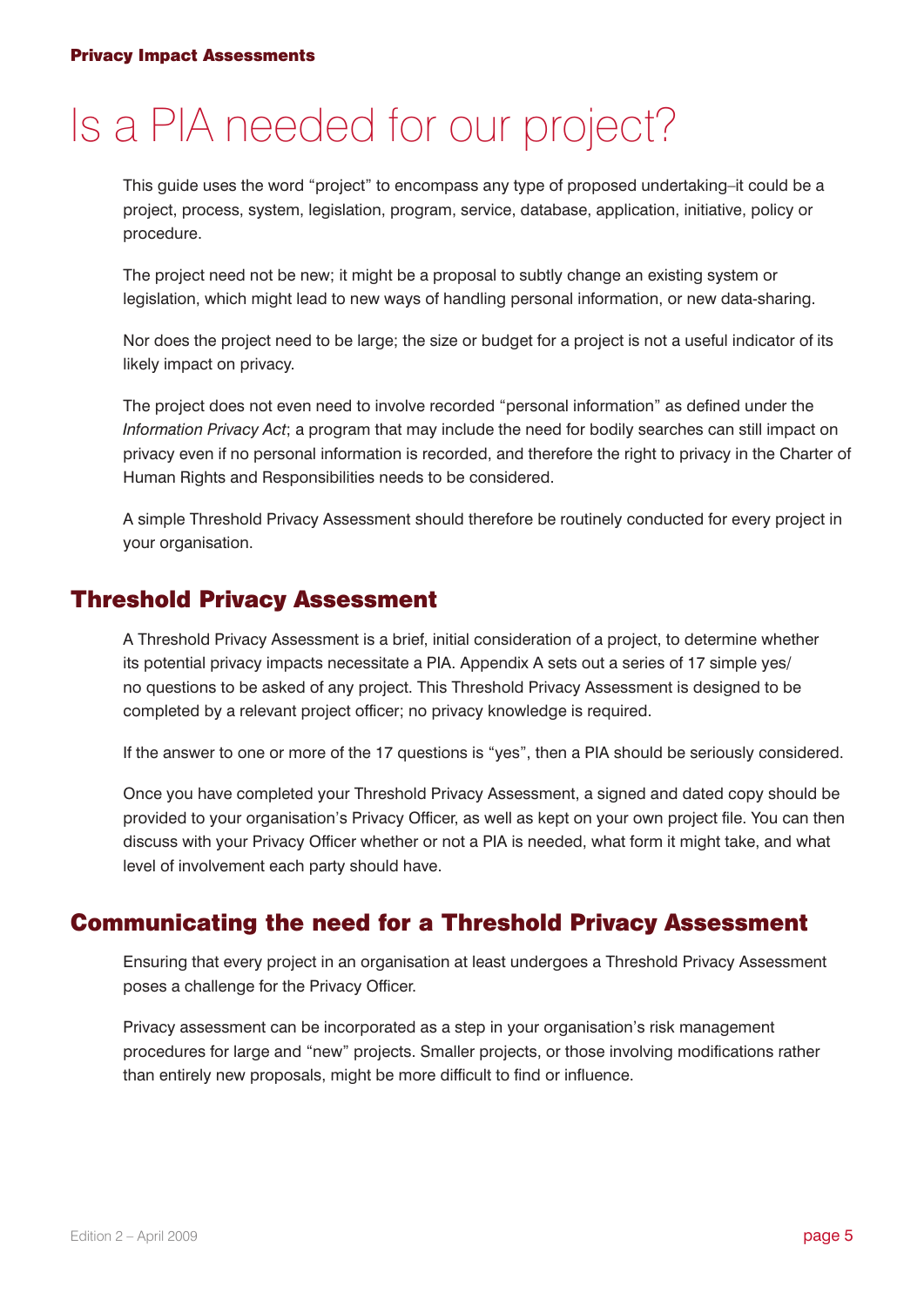For the Privacy Officer the task will involve reaching the right people in the organisation, who can influence how projects are conducted in their area. These might include not only IT project managers, but managers across a number of areas of responsibility - human resources, legal and policy, programs or operations, even facilities management. Obtaining support from senior management is also important; up-front commitment from an organisation's executive to the conduct of PIAs whenever they are needed is the first step in ensuring buy-in to the eventual PIA's recommendations.

There are many ways you can communicate the need for Threshold Privacy Assessments across your organisation. Some options include:

- • risk management and audit committees;
- induction training for new staff;
- • internal workshops for project managers and IT staff;
- training or presentations during Privacy Awareness Week;
- • policies or notices on the intranet; and
- • staff noticeboards or newsletters.

You may need to highlight the benefits for each project and the organisation of conducting a PIA. Some of those benefits are outlined below.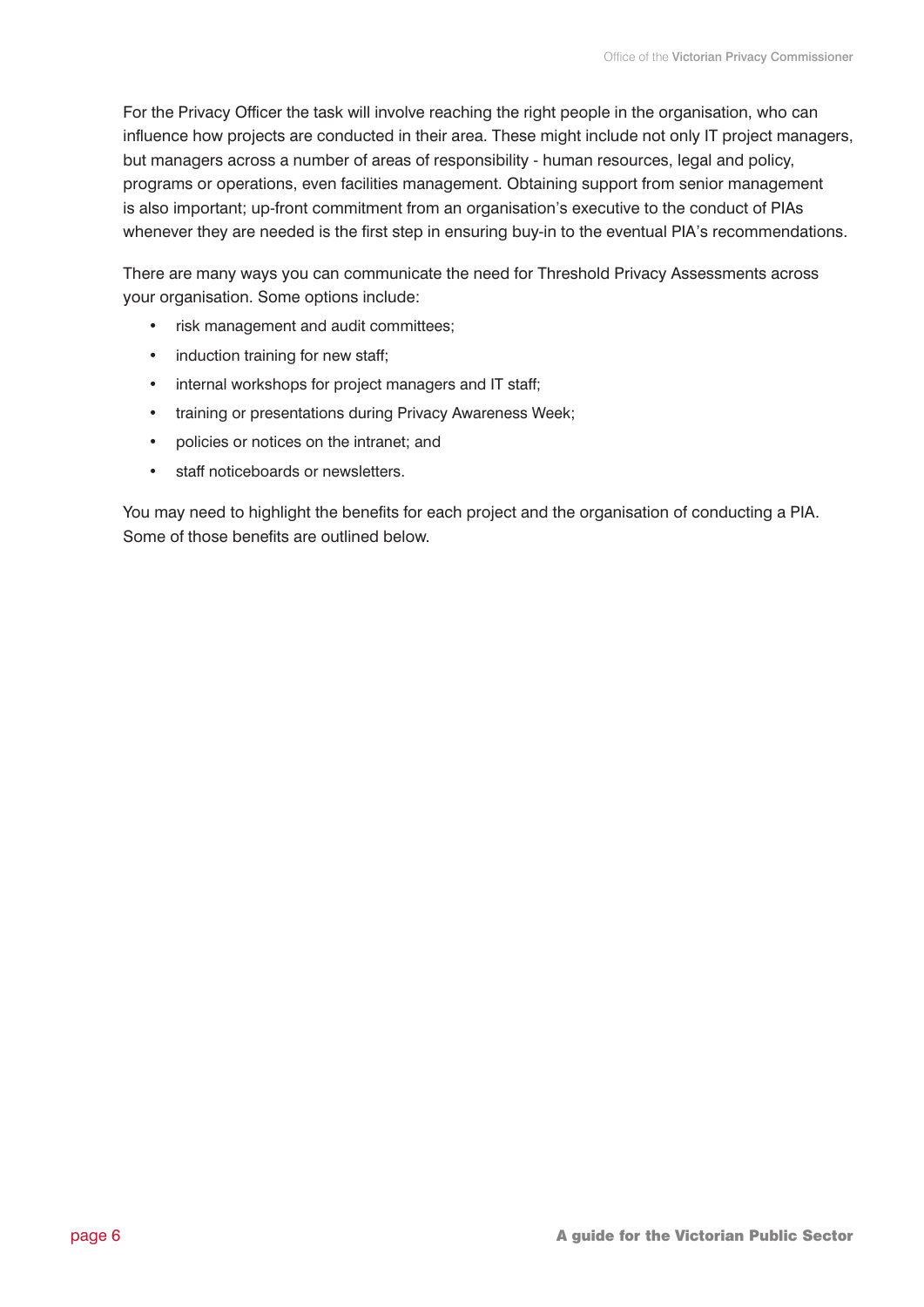# Why should a PIA be done?

#### Value to organisations

Building-in good systems and processes from the start is less expensive or time-consuming than trying to retrofit later.

A Privacy Impact Assessment is often described as an "early warning system" for your organisation. It allows you to detect The primary object of a PIA is to allow any negative privacy impact to be weighed properly against whatever benefits the project offers in the public interest.

potential privacy problems, take precautions and build tailored safeguards before, not after, you make heavy investments in time and perhaps in technologies. PIAs help identify inherent privacy risks that may be costly to address later in the project.

The PIA affirms that privacy issues have been addressed and that reasonable steps have been taken to provide an adequate level of privacy protection at the time of assessment. The PIA also provides a mechanism for reviewing the privacy impact of projects as changes occur.

The object of a PIA is not to "sell" an idea that may have negative privacy impacts. The primary object of a PIA is to allow any negative privacy impact to be weighed properly against whatever benefits the project offers in the public interest. The *Information Privacy Act* aims at a balance, in particular circumstances, between the public interest in the free flow of information and the public interest in privacy. That said, a by-product of a good PIA may well be that it helps reassure people that a tradeoff of privacy is worth it, or that promised safeguards can work.

A PIA can benefit an organisation because it:

- • helps to ensure compliance with the Information Privacy Principles (IPPs) in the *Information Privacy Act*;
- helps to ensure compatibility with the Charter of Human Rights and Responsibilities;
- • assists in anticipating and responding to the public's possible privacy concerns;
- • exposes any internal communication gaps or hidden assumptions about the project;
- promotes awareness and understanding of privacy issues inside the organisation;
- helps reduce cost later in management time, legal expenses and potential media or public concern by considering privacy issues early;
- enhances informed decision-making at the right level; and
- enhances the legitimacy of a project, especially where some compromise or trade-off is necessary.

The fact of having done a PIA itself may also assist in demonstrating compliance in the context of a subsequent complaint, privacy audit or compliance investigation. Imagine that your organisation suffers a security breach and personal data goes missing or turns up in the wrong hands with harmful consequences. If individuals complain under the *Information Privacy Act*, an organisation will be in a better position if it can show it considered in advance its data security risks and analysed the potential for unauthorised disclosure or misuse. Although the protections may have failed in the particular instance, the PIA will be evidence of advance consideration of data security and other privacy issues.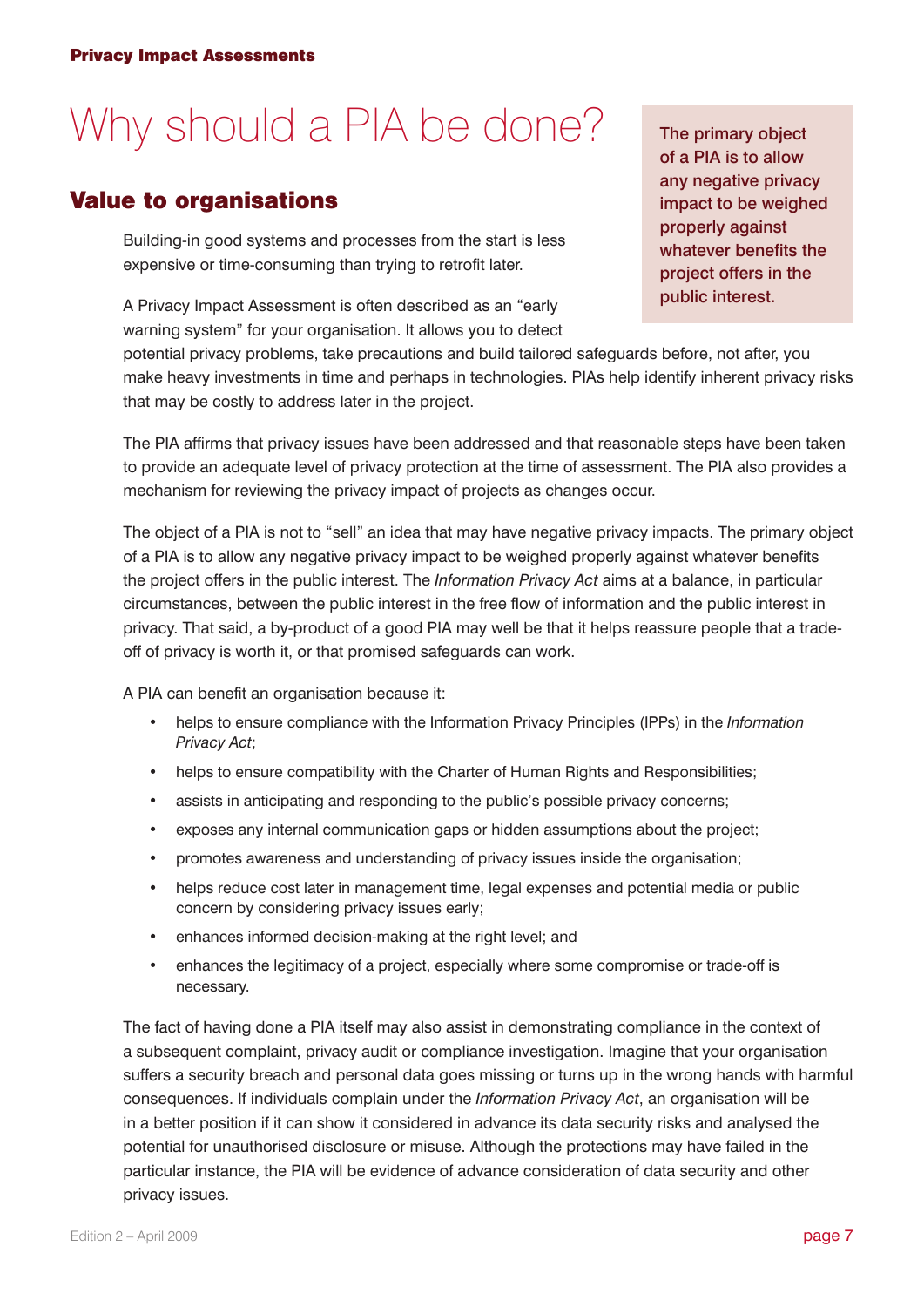Once you have been through the PIA process, you will be able to assess the privacy risks associated with your project. You can then determine whether the risks are avoidable, what options you have and what cost effective steps can reduce them to an appropriate level. The final decisions about where the balance lies will be for the appropriately senior decision-makers. But the first steps are to diagnose for them what the risks, benefits, costs and safeguards are–this is primarily what a good PIA will do.

Implementing the PIA process in your organisation will also demonstrate to employees and contractors that data protection is taken seriously and that it needs to be thought about into the future.

#### Essential risk management

The Victorian Government *Risk Management Framework* requires all department and agency heads to attest in their annual reports that they have risk management processes in place, consistent with the Australian/New Zealand *Standard AS/NZS 4360: 2004*, and that a responsible body or audit committee verifies that view.

Robust project management methodologies include planning and business case phases, incorporating consideration of the regulatory environment. PIAs should form part of the risk evaluation and management tasks for any substantial undertaking.

PIAs should therefore be seen as part of the essential toolkit for organisations to identify, assess and manage risks arising from new projects, in relation to compliance with the *Information Privacy Act*, the Charter of Human Rights and Responsibilities, and community expectations about how privacy will be protected.

#### Compliance with the law

Privacy law is known as "fuzzy law", with organisations expected to comply with broad-based privacy principles, which use tests such as "what is reasonably necessary?".

For example, IPP 4 (data security) doesn't say "protect data by using X brand software"; it says "take reasonable steps to protect the personal information (your organisation) holds from misuse and loss and from unauthorised access, modification or disclosure". IPP 1 (collection) doesn't say "you can collect information about a person's gender but not their age"; it says you "must not collect personal information unless the information is necessary for one or more of (your organisation's) functions or activities".

It is difficult for an organisation to demonstrate its compliance with the IPPs unless it has conducted some assessment of the situation, examining and ruling out all other alternatives to the proposed course of action. Only then can an organisation say with confidence "yes, this collection of personal information is reasonably necessary".

A PIA can therefore provide assurance that the 10 IPPs have been taken into account at all stages of the development of a project.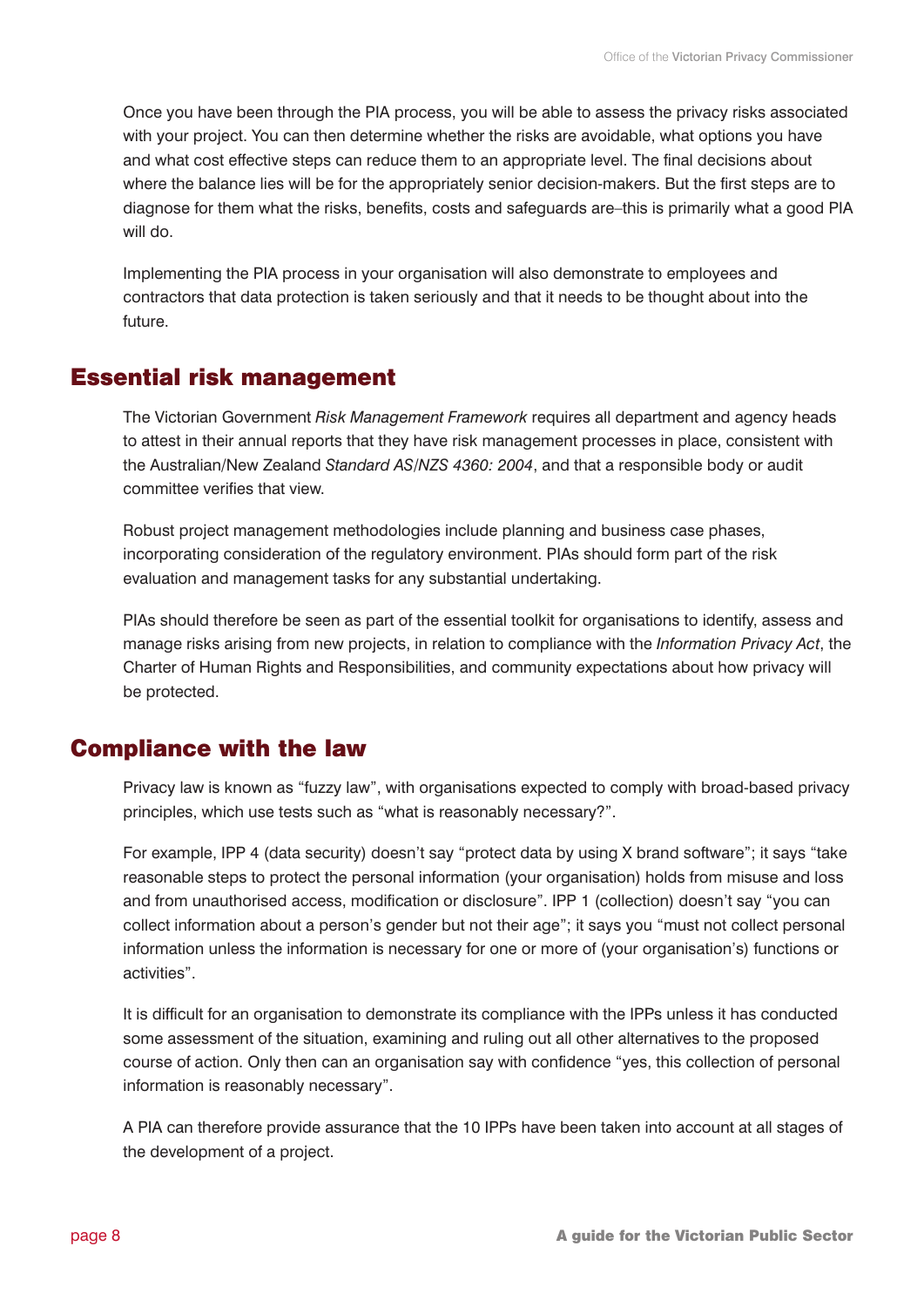#### The Charter of Human Rights and Responsibilities

A PIA can also help ensure compatibility with the Charter of Human Rights and Responsibilities, which includes a right to privacy that is broader than just the information privacy covered in the 10 IPPs. Section 13 of the *Charter of Human Rights and Responsibilities Act* expressly grants each person the right not to have his or her privacy, family, home or correspondence unlawfully or arbitrarily interfered with, or reputation unlawfully attacked.

The Charter does not provide any new avenue of redress for individuals who believe their privacy has been breached. But it does impose an obligation on all public authorities to act in a way that is compatible with the human rights protected by the Charter. Importantly, it requires that all statutory provisions, whether enacted before or after the Charter, be interpreted so far as is possible in a way compatible with human rights. It gives the Supreme Court the power to declare that a statutory provision cannot be interpreted consistently with a human right and to require the relevant Minister to respond to the declaration. The Charter also requires statements of compatibility to accompany all Bills introduced into Parliament.

The dimensions of privacy that need to be considered are:

- bodily privacy (to protect the integrity of the physical person);
- territorial privacy (to protect personal space, objects and behaviour);
- communications privacy (to protect against eavesdropping);
- locational privacy (to protect against surveillance); and
- • information privacy (to protect personal information).

#### Value to the public

Respect for privacy upholds the dignity of the individual, and promotes trust. The Australian Privacy Commissioner has noted the benefits of conducting a PIA:

*Conducting a PIA provides agencies with the opportunity to consider the values the community places on privacy–trust, respect, individual autonomy and accountability–and to reflect those values in the project by meeting the community's privacy protection expectations.*<sup>2</sup>

A proper PIA can give the general public confidence that their privacy has been adequately considered and addressed. Demonstrating that your organisation has identified and managed privacy issues in a particular project builds and sustains trust with the public and other agencies. If you demonstrate that you take privacy seriously, you are demonstrating respect for people. People who are confident that they and their privacy are respected are more likely to provide the information and co-operation that will make your projects successful. The PIA should be seen as a source of information and action to allay fears about loss of privacy or about protection of personal information. It can also assist in anticipating public reaction to the privacy implications of a given proposal.

One of the primary objects of the *Information Privacy Act* is to increase transparency in the handling of personal information by the public sector. Releasing a PIA Report gives the public an opportunity to express concerns and have them addressed before a project has been implemented.

<sup>2</sup> Office of the Privacy Commissioner (Australia), *Privacy Impact Assessment Guide*, August 2006, p.6.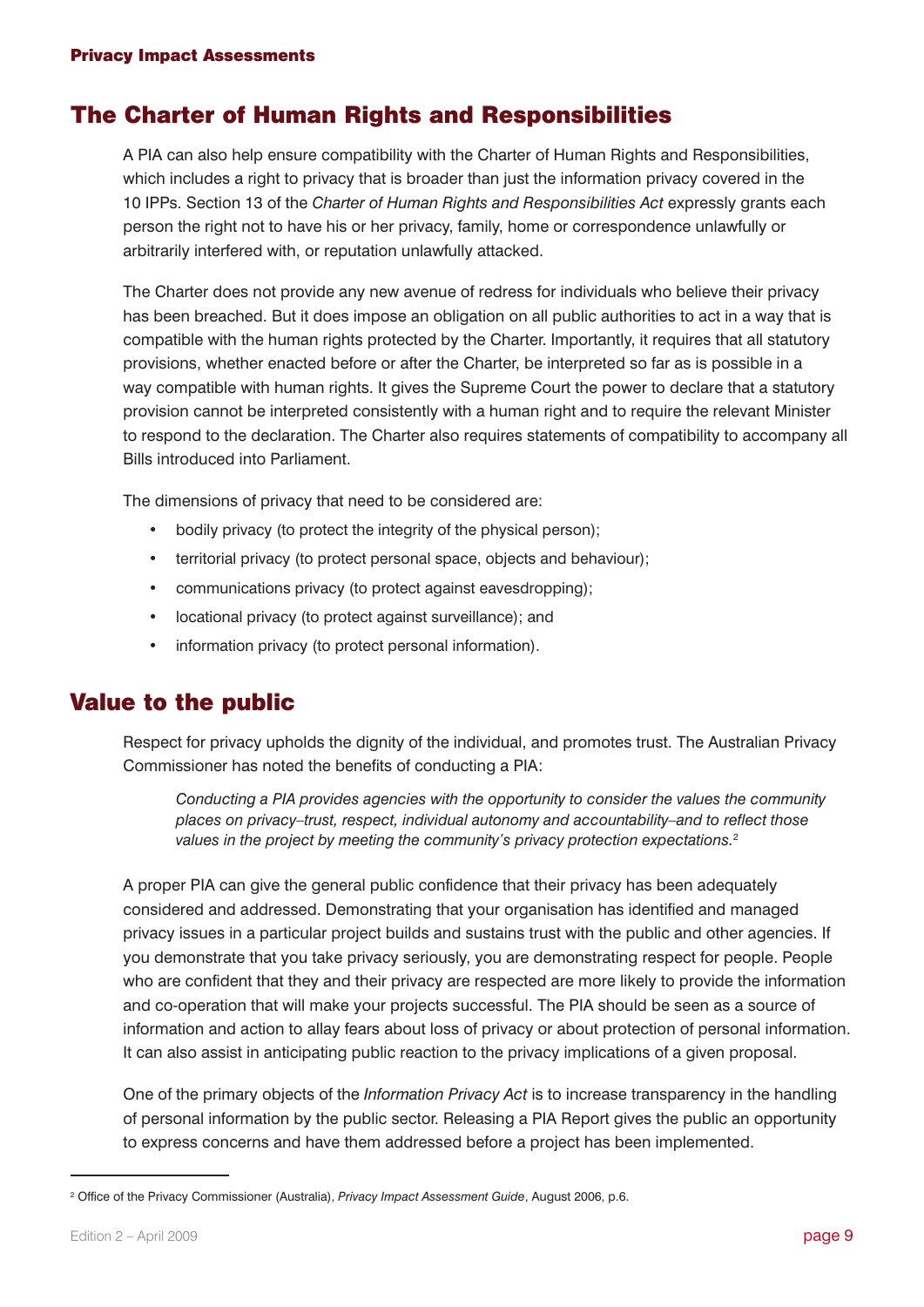# When should a PIA be done?

Having decided to do a PIA, consider its timing.

The point of a PIA is to influence decision-making on a project. The timing of the PIA must therefore be early enough so that the findings and recommendations can influence the final design of, and thinking about, the project.

Ideally, a PIA should be initiated at the early stages of project development and planning. Your early consideration of privacy issues through the PIA will be a factor in the allocation of resources needed for a project and should prevent unnecessary effort being expended on options incompatible with the IPPs or Charter of Human Rights and Responsibilities.

Often, a PIA will be useful more than once in the project's life. The PIA should be dynamic, updated as changes are contemplated to projects. It should be revisited at various times throughout the project development. The PIA will then form an integral part of project management and decisionmaking processes. In this sense, PIAs are a practical tool for making data protection part of an organisation's culture, so that in time it becomes a more automatic and reflex action.

If in doubt, err on the side of starting the PIA as soon as possible. If there are fundamental flaws, you need to know about them sooner rather than later. If necessary, conduct a preliminary PIA, which should be clear about saying "this is early days, here's a set of assumptions we're working from, but things may change". Of course this means you will need to revise the PIA later on, and perhaps even do another one.

#### Example: IT projects

Sometimes the privacy risks cannot be identified until it is known what proprietary software is going to be used, and that won't be decided until the project is put out to tender. You shouldn't wait until then to do the PIA, because ideally the PIA results should feed into your tender specifications. That may mean that the preliminary PIA has to work from certain assumptions, perhaps based on your knowledge of how the leading software products would operate. You would then conduct a final PIA once the software has been chosen.

Another factor which suggests starting your PIA early is how long it will take. Whether you plan to conduct your PIA in-house or use an external consultant, be realistic about the time needed to set the terms of reference for the PIA, get the right people involved, gather all the necessary information, organise internal and external consultations, conduct the analysis and prepare a PIA Report. A comprehensive PIA on a significant or complex project may take between 20 and 60 business days, perhaps spread over a few months.

> Ideally, a PIA should be initiated at the early stages of project development and planning.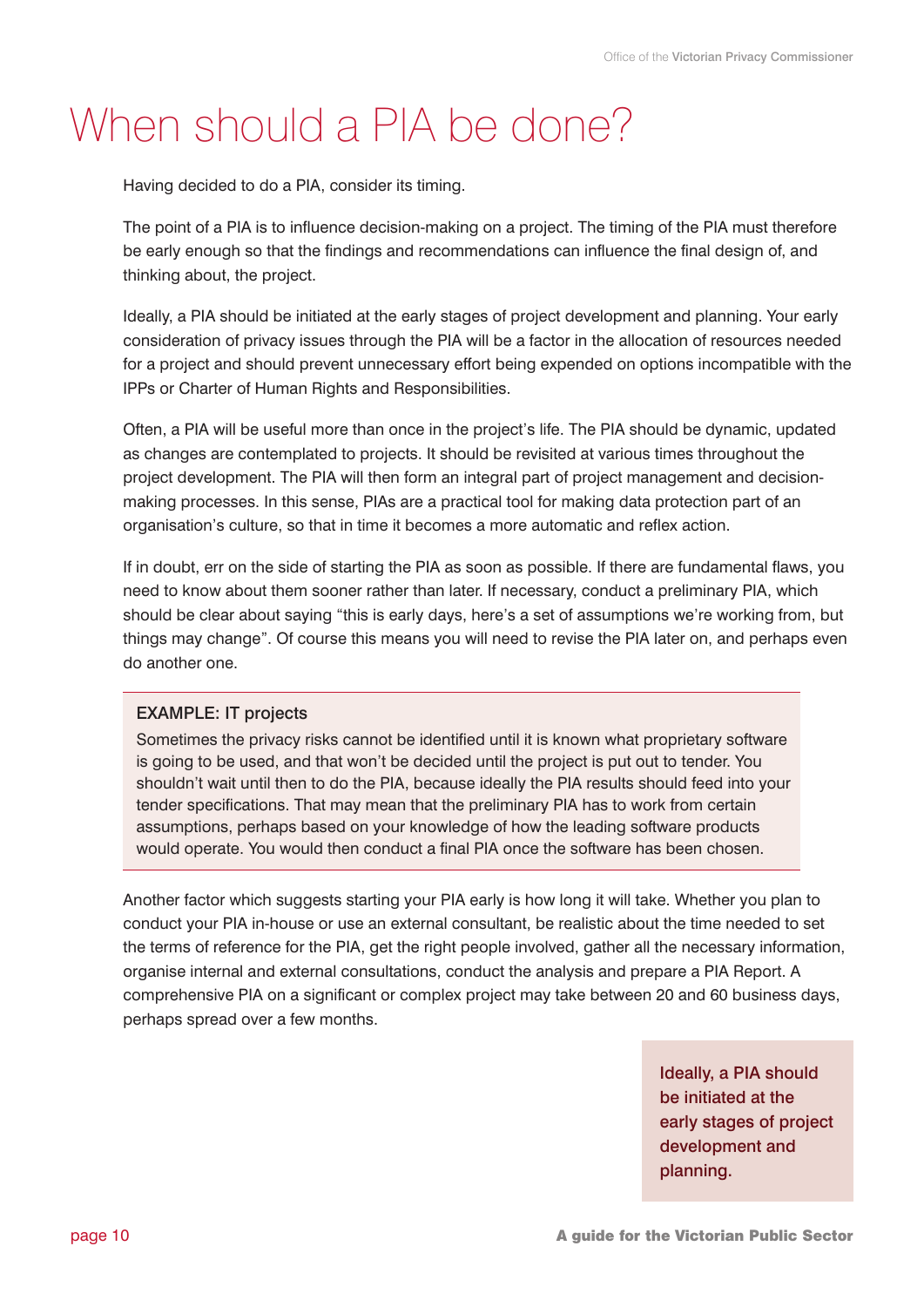# Who should do the PIA?

#### Choosing the right people

The skills required to undertake a PIA will vary depending on the project being evaluated but, in general, analytical and writing skills will be required. Other skills that may be useful, depending on the project, include facilitating stakeholder consultation, the ability to test IT systems, and knowledge relevant to your sector.

A PIA can be performed by:

- an individual from within the organisation;
- a team or section from within the organisation;
- a joint team or working group if more than one organisation is involved in a project;<sup>3</sup> or
- an external consultant.

The "Privacy Impact Assessor", whether an individual or a group, needs to be familiar with the Information Privacy Principles and the broader dimensions of privacy, and be able to help others understand them. Finding the right people with the right skills will make the PIA process easier and quicker.

Using the organisation's own resources and personnel to conduct the PIA gives the organisation a sense of ownership of the PIA. It uses and builds experience and internal expertise to identify privacy issues and to handle later what the PIA process identifies or anticipates.

External consultants with particular skills may be brought in to conduct the PIA, or to assist with certain aspects. In either case it will still be important for the organisation to have overall responsibility for the PIA.

The nature and size of the project may determine whether an internal individual or team conducts the PIA, with or without external specialist advice. By-products of doing a PIA internally are the way it grows and reinforces the organisation's knowledge base about privacy and data protection, and (depending on the seniority of the lead Assessor) the way it signals to the organisation's staff the significance that senior management attaches to getting privacy right.

Where the PIA is undertaken by staff rather than a specialist external consultant, you may wish to consider incorporating external opinion on the result before finalising the PIA. Outsiders often ask useful questions that insiders have not considered because of their familiarity or assumptions. Some independent external involvement may also be useful in building public confidence in the PIA later.

<sup>&</sup>lt;sup>3</sup> Another approach for joint projects is for each participating organisation to conduct their own PIA. The benefit of this approach is that each Assessor will have greater expertise in his/her own area. The downside is that this approach can lead to duplication of effort. If you do take this approach, ensure there is clear responsibility assigned to one organisation to bring together the different PIAs for comparison and final decision-making.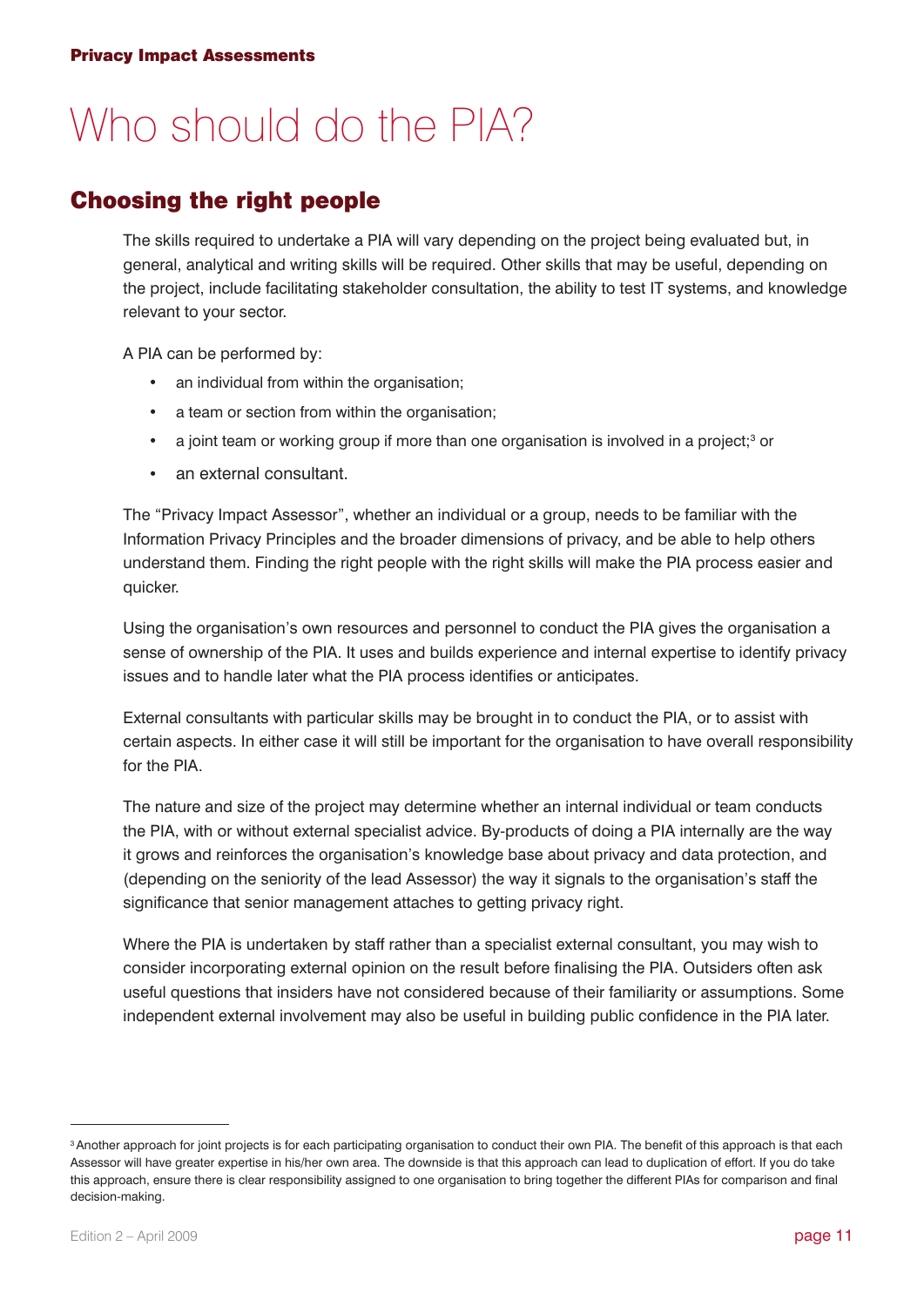### Who else should be involved?

The categories of who you might involve in your PIA process will include:

- internal stakeholders–such as project managers. IT and records management personnel:
- internal or external specialist advisers–such as your privacy officer, legal team, privacy consultants and the Office of the Victorian Privacy Commissioner (Privacy Victoria); and
- • external stakeholders–such as partner organisations, suppliers, clients, non-government organisations representing your clients and/or the advocates for the public interest.

#### Internal stakeholders

The involvement of project or program managers will be essential for the PIA process. These are the people who know the project and the operational environment best. Project managers will need to supply the Assessor with project and contextual documentation such as the business case and business requirements, and be prepared to explain and answer questions about likely data flows, accountability and governance structures, and stakeholder relations.

#### INFORMATION TECHNOLOGY

For most projects, IT staff will need to be involved, and be prepared to explain and answer questions about data security relating to the project or the organisation at large. This might include technical architecture, network security, online applications, and backup procedures. IT staff will be particularly useful when developing end to end data flow diagrams.

#### **PROCUREMENT**

If the project will involve the procurement of technology or other goods or services, involve your procurement officers, to ensure that privacy considerations are included in the drafting of tender documents as well as the evaluation of tender responses.

#### Records and Facilities Management

Also consider involving your records managers, who can advise on how information is stored and disposed of. Facilities managers can also provide advice on how physical security is managed for the organisation.

#### Human Resources

Human Resources managers should also be involved if the project will involve employee records.

#### **LEGAL**

To properly assess the legislative backdrop that applies to your project, and ensure you can proceed lawfully, include your legal team in the conduct of your PIA. Your legal team should examine any particular provisions applying to your organisation which deal with secrecy, confidentiality, or other restrictions on the collection, storage, use or disclosure of personal information.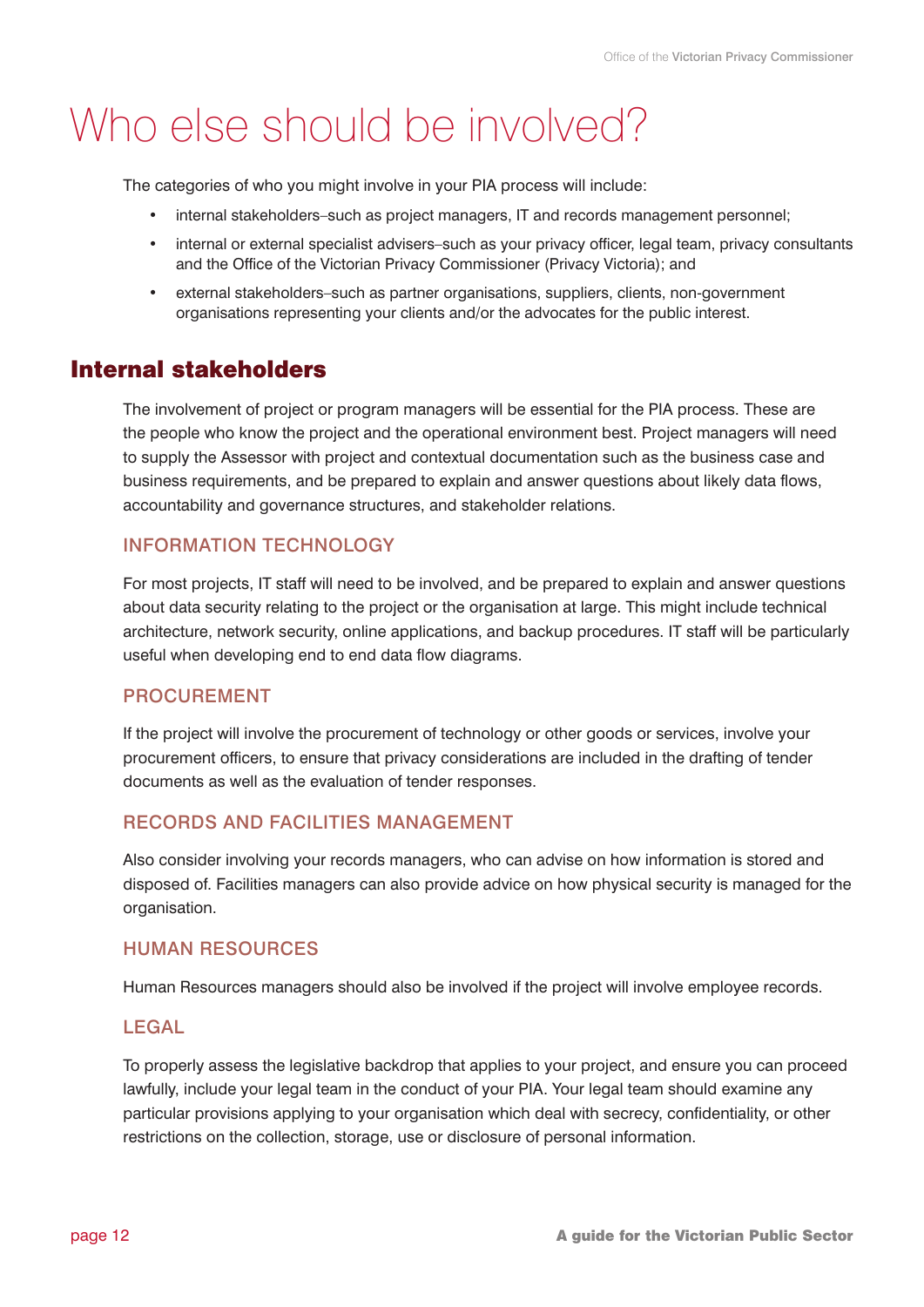#### Privacy Victoria

You should also consider consultation with Privacy Victoria early in the project's development and design. Privacy Victoria has an advisory role, but cannot conduct a PIA for you. Our staff can assist with advice on whether a PIA is needed and whether an external consultant is warranted. More importantly, we can sometimes provide a brief overview of potential problems under the *Information Privacy Act*, or even identify easy solutions to mitigate your privacy risks.

Whether you choose to consult with Privacy Victoria will depend on the likely significance of the privacy risks involved with your project. Features suggesting the project should involve consultation with Privacy Victoria include:

- if there is a large amount of personal information at issue;
- if the personal information at issue includes sensitive information;
- if there will be sharing of personal information between organisations;
- if any personal information will be handled by a contracted service provider:
- • if any personal information will be transferred outside Victoria; or
- if there is likely to be public concern about actual or perceived impact on privacy.

#### External stakeholders and public consultation

If your project will involve more than one organisation, including contracted service providers or other third party services, your PIA should consider the privacy risks arising from those organisations too. Consultation with any partner organisations or suppliers will therefore be necessary.

More broadly, "external stakeholders" will refer to your clients, or the public at large. Public consultation as part of the PIA process not only allows for independent scrutiny, but also generates confidence amongst the public that their privacy has been considered.

The PIA itself may not be the proper vehicle for public consultation for every project. Transparency may come at a later stage than the PIA itself, but the contents of the PIA will very often assist the subsequent consultation. (See further below on whether to publish your PIA Report.)

However a PIA should assess not only a project's strict compliance with privacy and related laws, but also public concerns about the wider implications of the project.

The need to examine issues beyond compliance with privacy laws is partly because in many respects, the IPPs defer to other legislation that authorises or requires certain data to be collected, used or disclosed.

As a result, the critical question is not necessarily whether or not the project will comply with the letter of the relevant privacy laws, but whether or not it will meet the spirit or intent of the privacy principles, and community expectations about privacy and about your project.

Public consultation can also sometimes generate new options or ideas for dealing with a policy problem, or may even suggest that the policy problem is not so great as first supposed.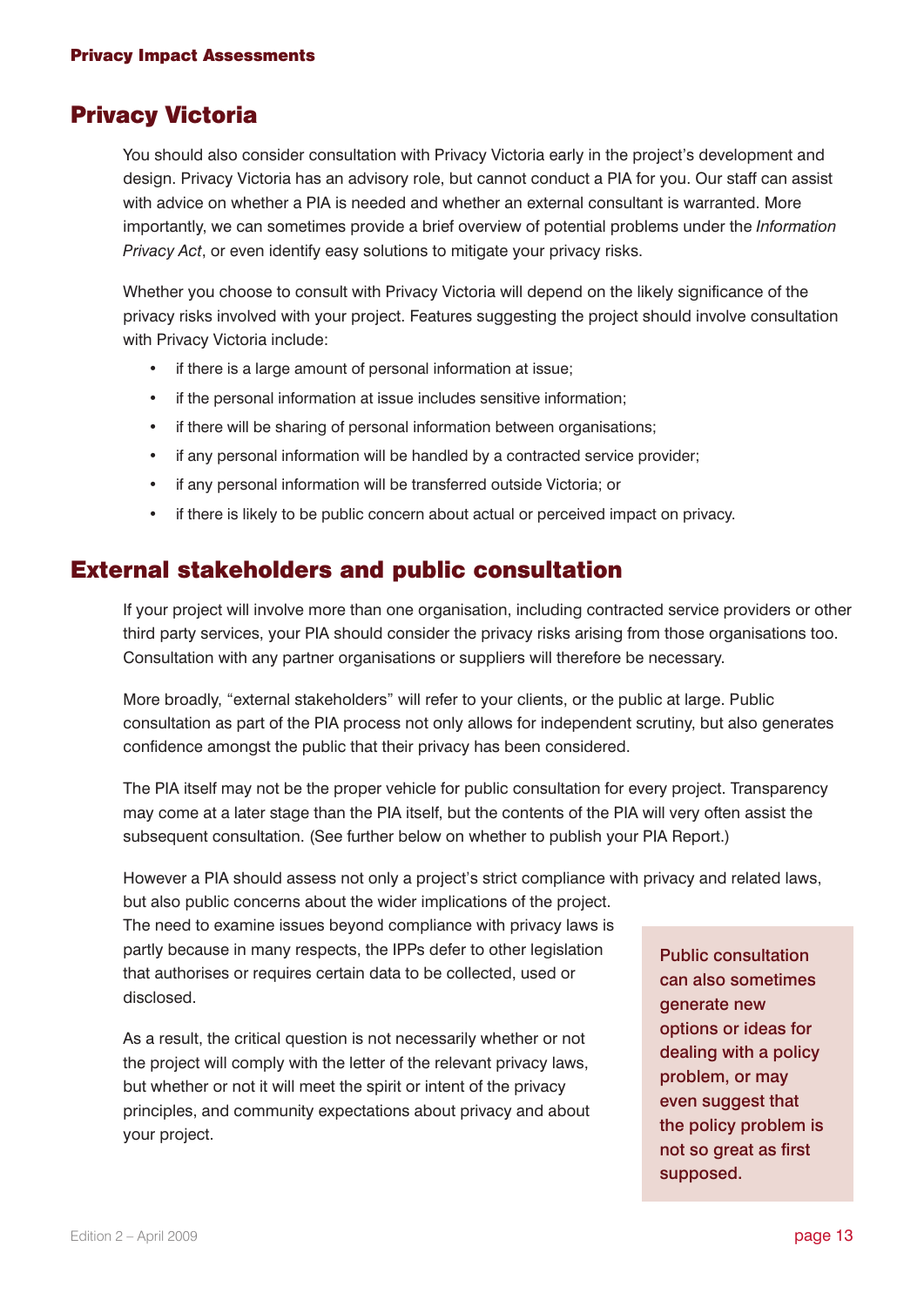Matters that may influence your decision to undertake a public consultation as part of conducting the PIA might include:

- whether there is likely to be public concern about actual or perceived impact on privacy;
- whether there are a large number of people whose privacy is affected, or a particularly vulnerable group;
- • whether your initial thinking indicates that new formal authority will need to be obtained for the collection and handling of personal information that the project envisages;
- whether there is already a formal consultation process into which the privacy aspects can be incorporated; and
- the need to build trust in a new practice or a new technology.

Public consultation can also sometimes generate new options or ideas for dealing with a policy problem, or may even suggest that the policy problem is not so great as first supposed. For example, your clients may place far less value than you expect on a project's objectives of "convenience" or "improved customer service", if a privacy trade-off is part of the equation.4

The UK Information Commissioner has identified a number of benefits attributable to conducting public consultation:

- "gathering of information about the privacy impacts of a project from all relevant perspectives;
- assisting the exchange of information among the participants;
- emergence of mutual appreciation by the various groups of one another's perspectives;
- identification of issues;
- • creative construction of possible solutions;
- gaining of feedback about the acceptability of the possible solutions to the affected parties;
- avoidance of problems being discovered at a late stage of the project, when all possible solutions are expensive;
- avoidance of credible complaints being made at a late stage by affected parties that they were unaware of the project, or particular features, or of its impacts; and
- • assurance that all relevant parties have the opportunity to contribute to the PIA, are seen to have that opportunity, and perceive themselves to have had that opportunity".5

If widespread public consultation is not an option, consider more targeted consultation with your stakeholders, by approaching groups which represent your client base or the wider public interest, or which have expertise in privacy, human rights and civil liberties.

<sup>4</sup> See the focus group research from the UK, outlined in Privacy Victoria, *Guidelines to the Information Privacy Principles*, September 2006, at part 4:25

<sup>5</sup> Information Commissioner's Office (United Kingdom), *Privacy Impact Assessment Handbook*, December 2007, p.39.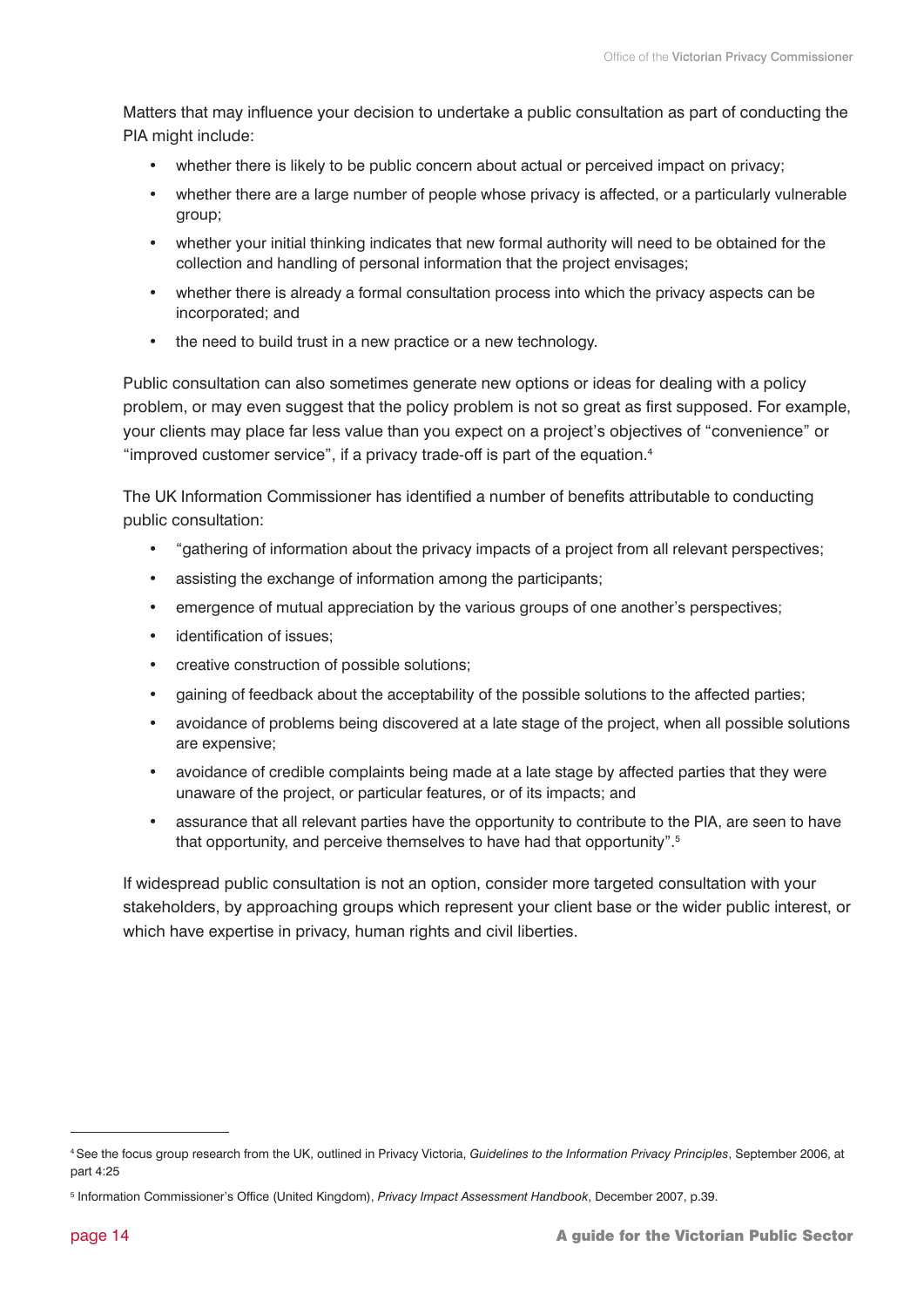### How is a PIA done?

A PIA involves describing a project, assessing its likely impacts on privacy, and making recommendations to minimise privacy risks. The output of the PIA process is a PIA Report.

#### Structuring the PIA Report

Your PIA Report might have a Table of Contents that looks something like this:

- Description of the project;
- Description of the data flows;
- • Analysis against the IPPs;
- • Analysis against the other dimensions to privacy;
- • Analysis of the privacy control environment; and
- • Findings and recommendations

A PIA for the Victorian public sector should assess compliance with the *Information Privacy Act* ("personal information"), as well as the *Health Records Act* ("health information") and the right to privacy in the Charter of Human Rights and Responsibilities.

A Template PIA Report that any organisation may adopt and use, according to your circumstances is available. Not all of the template will be relevant to your project, but the template includes instructions throughout to assist you to determine how best to conduct your PIA.

Even if you decide to engage an external consultant to conduct the PIA, the Template PIA Report could be useful when drafting the terms of reference for the consultant.

#### Scope of the assessment

Regardless of whether the PIA is to be conducted by an internal team or external consultant, you should develop some terms of reference (e.g. in your Request for Quotation [RFQ]). Ensure your terms of reference are not overly narrow. A PIA should allow for assessment of a project's potential future uses, foreseeable project expansions, or likely changes in structure, scope or governance. Knowledge of what is intended to happen with the project in the future, or what is reasonably likely to happen, should influence the project's up-front design.

A PIA for the Victorian public sector should assess compliance with the *Information Privacy Act* ("personal information"), as well as the *Health Records Act* ("health information") and the right to privacy in the Charter of Human Rights and Responsibilities.

Depending on the project, you may also need to consider your obligations under laws such as the *Freedom of Information Act 1982 (Vic)*, *Surveillance Devices Act 1999 (Vic)*, the *Public Records Act 1973 (Vic)*, the *Telecommunications (Interception) Act 1979 (Cth)*, and secrecy provisions or other restrictions in your own legislation. Indeed your own legislation may place greater restrictions on your project than the *Information Privacy Act* does.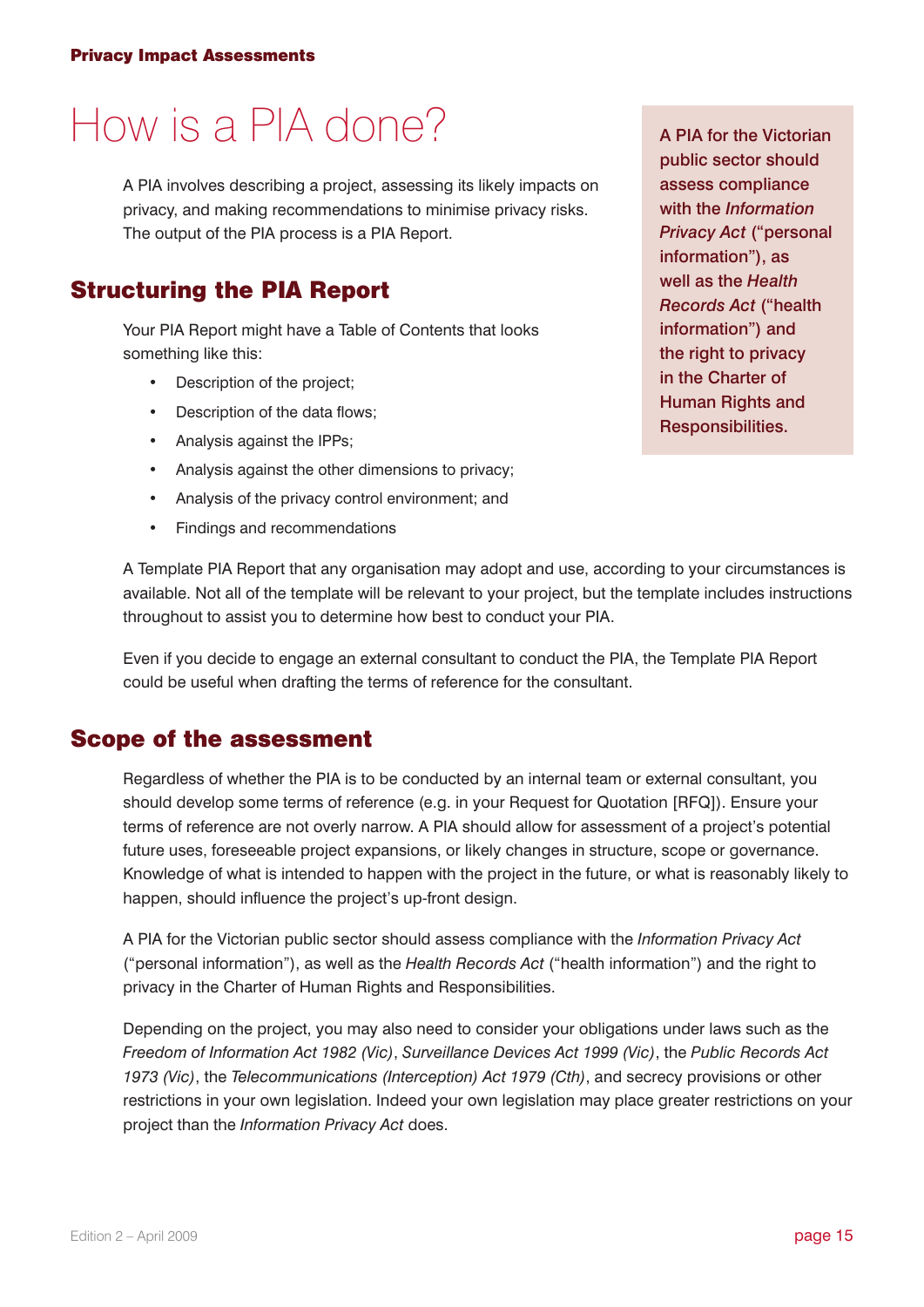#### Measuring community expectations

Ensuring your project complies with the law may not be enough. The New Zealand Privacy Commissioner has noted that:

*Proposals may be subject to public criticism even where the requirements of the Act have been met. If people perceive their privacy is seriously at risk, they are unlikely to be satisfied by (an organisation) which justifies its actions merely by pointing out that technically it has not breached the law.*<sup>6</sup>

To protect your project you will therefore need a solid understanding of public perceptions and community expectations.

The best way to measure community expectations about your project and its impacts on their privacy is by conducting public consultation or research as part of the process of conducting your PIA. However consultation and/or research is not always feasible, for reasons of cost, time, or sensitivity.

If widespread consultation is not an option, consider more targeted consultation, by approaching groups which represent your client base or the wider public interest, or which have expertise in privacy, human rights and civil liberties.

You may also be able to make assumptions about community expectations by examining what has worked and what hasn't in similar projects in your organisation in the past; or what occurred in peer organisations which have implemented similar projects.

Another option is to look to existing research sources about community attitudes towards privacy; there may be research or policy conclusions that apply to your project. The following sources are particularly rich in insights, but you may be able to find more:

- • Privacy Victoria, *Privacy in Diverse Victoria: Research report into attitudes towards privacy in diverse communities*, October 2002;
- • "Community Attitudes Towards Privacy" surveys, prepared in 2001, 2004 and 2007 for the Office of the Federal Privacy Commissioner; available from www.privacy.gov.au;
- • Australian Law Reform Commission, Report 108, *For Your Information: Australian Privacy Law and Practice*, 2008; in particular see part 67 on children's and young people's attitudes towards privacy; and
- • focus group research from the UK, outlined in Privacy Victoria, *Guidelines to the Information Privacy Principles*, September 2006, at part 4:25.

#### Description of the project

Your PIA Report should work as a stand-alone document, which explains to the lay reader what the project involves, what it is intended to achieve, and how it will work, as well as its privacy impacts.

The PIA Report should therefore begin with a description of the project's objectives, drivers, scope, environment, and operational details. The Template PIA Report explains a little more about what should be included under each of these headings.

<sup>6</sup> Office of the Privacy Commissioner (New Zealand), *Privacy Impact Assessment Handbook*, June 2007, p.24.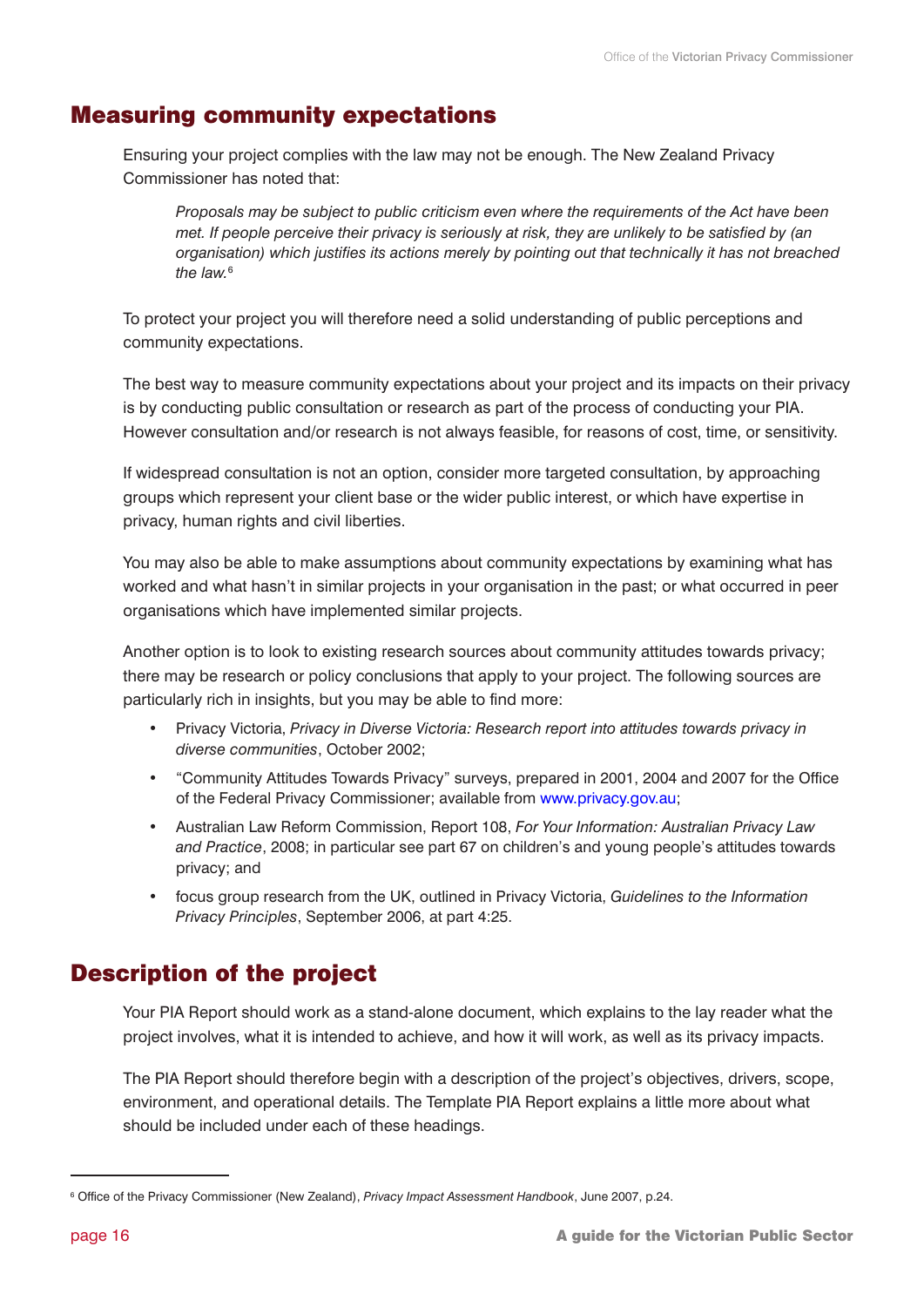#### Mapping the personal information data flows

The IPPs focus on the life cycle of personal information, from collection through to disposal. Working through the life cycle of the information will help you determine at which points decisions are made and where privacy becomes particularly vulnerable.

The PIA Report should therefore describe the project in terms of:

- collection (the type of personal information collected, the original source of the information, and the circumstances for collection);
- use (the processing of the information, and its intended uses);
- disclosure (who the information will be distributed to, for what purposes or in what circumstances);
- data quality (how the quality of personal information will be assured);
- data security (the safeguards that will operate against misuse, loss, unauthorised access, modification or disclosure, including at disposal); and
- • access and correction (how individuals will be able to access and, if necessary, correct their personal information).

The Template PIA Report explains what should be included under each of these headings.

Diagrams depicting the flow of personal information can be particularly valuable in a PIA Report to illustrate how personal information is likely to 'flow' as a result of the project. You might consider one version showing how things work now, and a second version showing how things are intended to work if the project is implemented according to its current design.

Data flow diagrams should show each business unit and organisation involved in the project, including contracted service providers and other jurisdictions, and show how personal information will move between those units. You may need an accompanying table to explain the diagram and provide more detail.

An example is provided below of a project to implement reporting communications between a Department and its clients via email or SMS, with third parties providing the authentication and messaging services. The project features initial client registration (steps 1-2), initial enrolment and identification for the new system (steps 3-4), the passage of a report coming into the Department (steps 5-8), a receipt communication (step 9) and a confirmation communication (step 10).

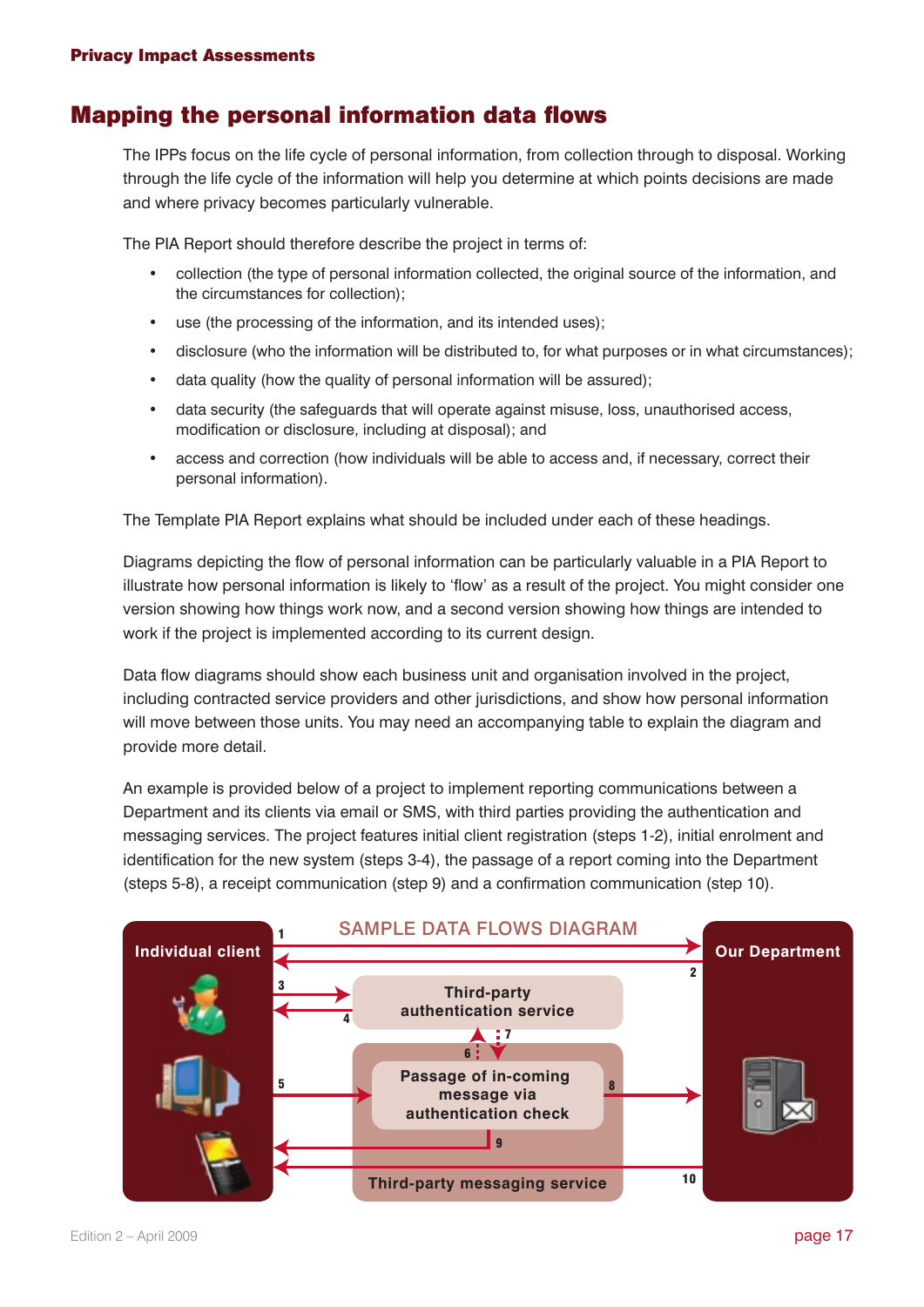#### Assessing the privacy risks

Risks to privacy can arise in many circumstances. Collecting excessive information, using intrusive means of collection, or disclosing sensitive details more widely than justified, all involve risks both to individuals' privacy and to the organisation's compliance and reputation.

Much analytical work will be required to identify the privacy risks arising from your project, and find ways to mitigate those risks. Assessors should follow the motto "plan for the worst, hope for the best". Think about ways that things could go wrong–how data could be misused for example–and then design systems and processes to minimise the risk of that happening.

If you are doing a PIA well, the Assessor should be posing some tough questions for the project team, such as:

- why is each piece of data needed?
- can we get rid of some of it?
- how can we protect it? and
- what will people's expectations be about how we will use or disclose it?

To identify privacy risks you will need to analyse your project as against each IPP in some detail. To assist in this process, the Template PIA Report's *Accompanying Guide* lists common risks associated with each IPP, and the other dimensions to privacy.

Not every risk listed in the Template PIA Report's *Accompanying Guide* will be relevant to your project. Nor will every risk associated with your project be found there–you may uncover many other privacy issues.

Also consider what has worked and what hasn't in similar projects in your organisation in the past; and in peer organisations which may have implemented similar projects.

#### Mitigating the risks

A PIA is not just about identifying privacy risks. It should come up with solutions or strategies to mitigate those risks. When developing your recommendations, keep in mind a few basic strategies:

- ensure the project has a sound justification with a public benefit;
- minimise the personal information you collect to only what is absolutely necessary;
- maximise transparency about what personal information you will be collecting, storing, using and disclosing;
- • limit uses and disclosures of the information; and
- protect data security.

Recommendations to mitigate privacy risks can work off one or more levers:

- IT design:
- Legislation;
- • policies and procedures;
- transparency (internal and/or external communication);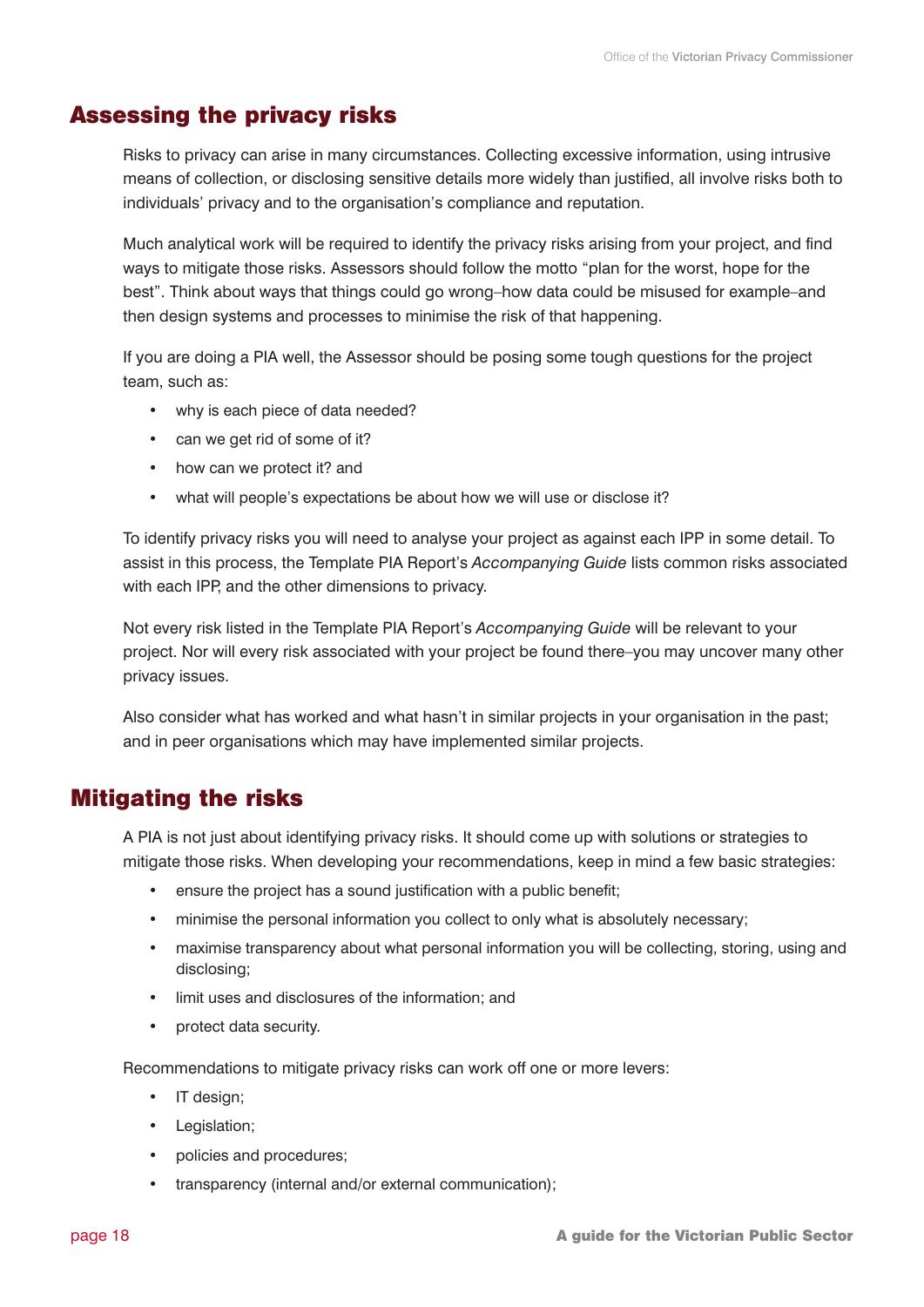- • staff training; and
- • accountability measures.

See the Template PIA Report's *Accompanying Guide* for further ideas on risk mitigation strategies associated with each privacy principle, and the other dimensions to privacy.

#### Concluding the Report

Your PIA Report should conclude with a summary or overview of the most significant findings, in relation to both privacy risks and privacy-enhancing features.

Also include an overview of the critical recommendations, to highlight which privacy risks can be mitigated by following your recommendations.

Conclude with an overview of which privacy risks cannot be mitigated, the likely public reaction to such risks, and whether the risks are outweighed by the public benefit in the project proceeding nonetheless.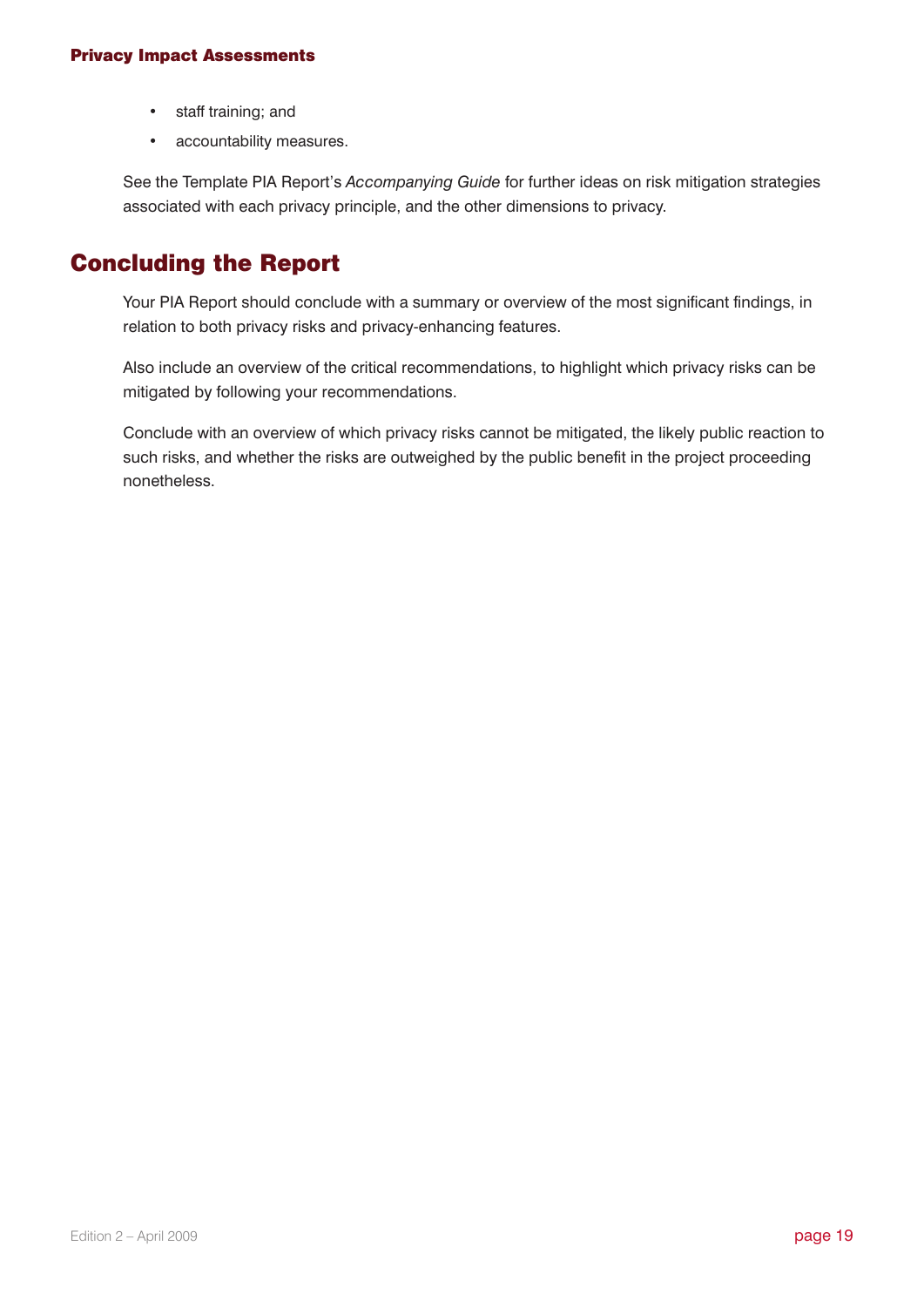# What should be done next?

#### Doing the right follow-up

Typically, the Assessor will give the PIA Report to a project executive or team. A presentation can also be helpful to engender understanding of and support for the Report's recommendations.

Decisions will need to be made about the PIA Report's recommendations. Using a Project Action Plan, such as the sample version included in the Template PIA Report, offers one way to keep track of the acceptance and implementation of each recommendation. Another option is to add the significant risks identified in the PIA to your organisation's Risk Register.

The privacy issues identified will likely need addressing to ensure the project complies in the most efficient and confidence-building way. For example you may need to:

- seek legislative change to your own Act. For example, for some new project you may be proposing to use or disclose personal information already collected for unrelated, different purposes, and you may need to get the new use/disclosure properly authorised by an express amendment;
- clarify that the appropriate decision-makers have given clear authority for what is envisaged and that they have the requisite power under law to do so; and
- make changes to existing organisational processes and systems. For example staff may need to be retrained, information systems modified or different accountability measures introduced.

Some privacy risks of the project are likely to continue and consideration needs to be given to how these will be managed. In particular you will need to determine who will be accountable for future privacy management of the project after the project's set-up team moves on and the operation perhaps becomes "routine".

This is especially important if the project was developed by consultants, who will leave with their knowledge unless the project requires clear hand-over arrangements. Consideration also needs to be given as to how changes that occur during the life of the project will be handled, such as when and how will the PIA be updated and reviewed.

#### Publishing the PIA Report

The *Information Privacy Act* emphasises the transparent handling of personal information. In the PIA context, that suggests publishing your PIA Report.

However in particular projects, security may be a consideration. A good, thorough PIA Report may necessarily analyse the data security weaknesses of a project in order that they can be minimised. To make the Report public may undercut the precautions taken and the ultimate aim–better data security. In such cases, a properly edited PIA Report will usually suffice to balance the security and transparency interests.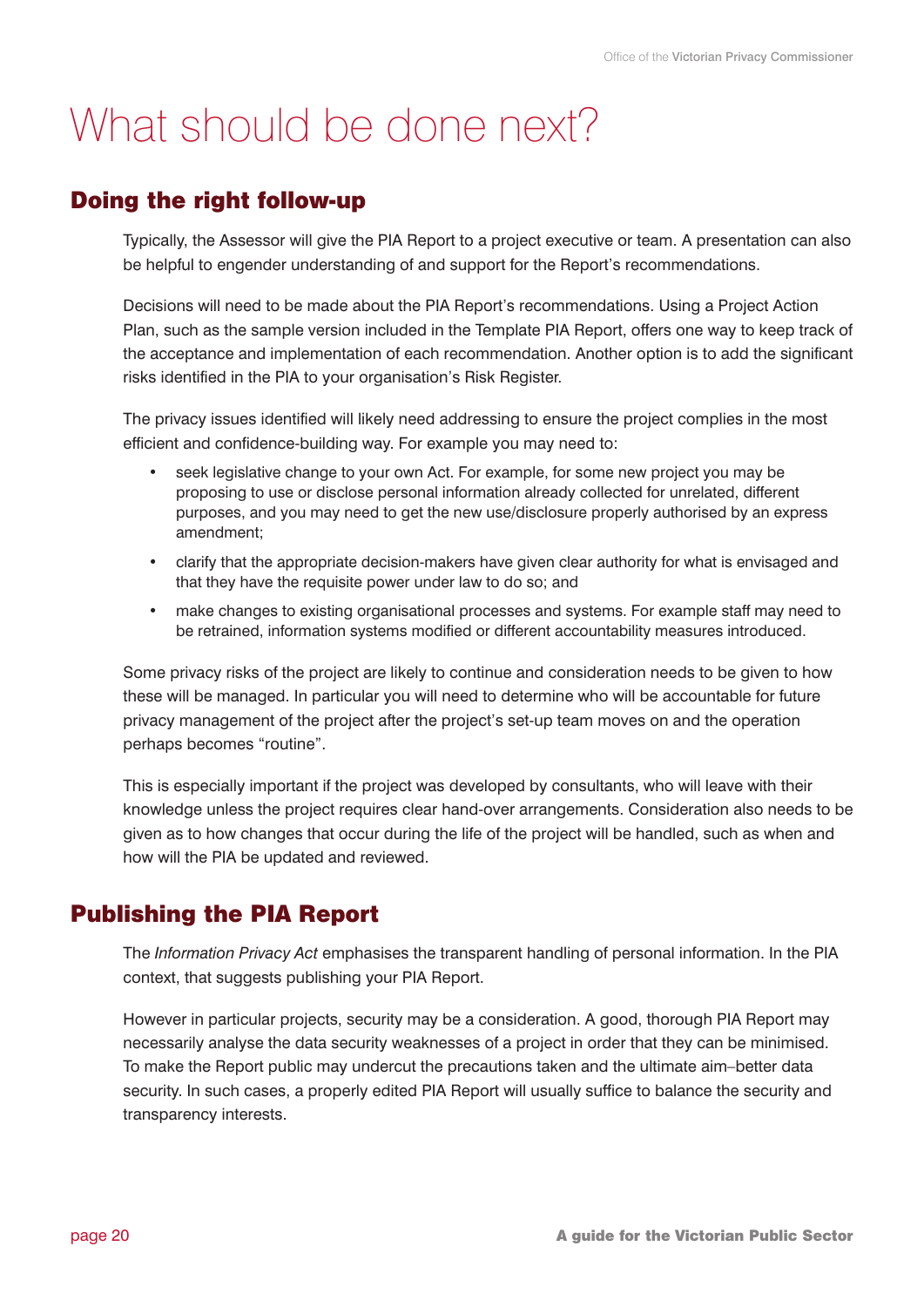#### Privacy Impact Assessments

If you publish your PIA Report, it can be used as a springboard for running stakeholder or public consultation. This means that your PIA Report must work as a stand-alone document, so it should clearly explain the project in plain language.

One option is to publish both the PIA Report and the organisation's initial response to its recommendations, and then seek feedback through consultation on whether the proposed response is acceptable to your stakeholders. Broader questions may include whether the project should proceed, or which option/s to follow. This process can improve public understanding of your initiative, and engender the kind of public trust you will need to succeed.

A published PIA Report, especially if prepared externally, can also help to clear up any public "myths" about the project, by providing a credible, independent source of information and analysis.

Regardless of whether you publish your PIA Report to the world at large, if you consulted previously with Privacy Victoria, or if you have identified significant privacy impacts, we would appreciate being forwarded a copy.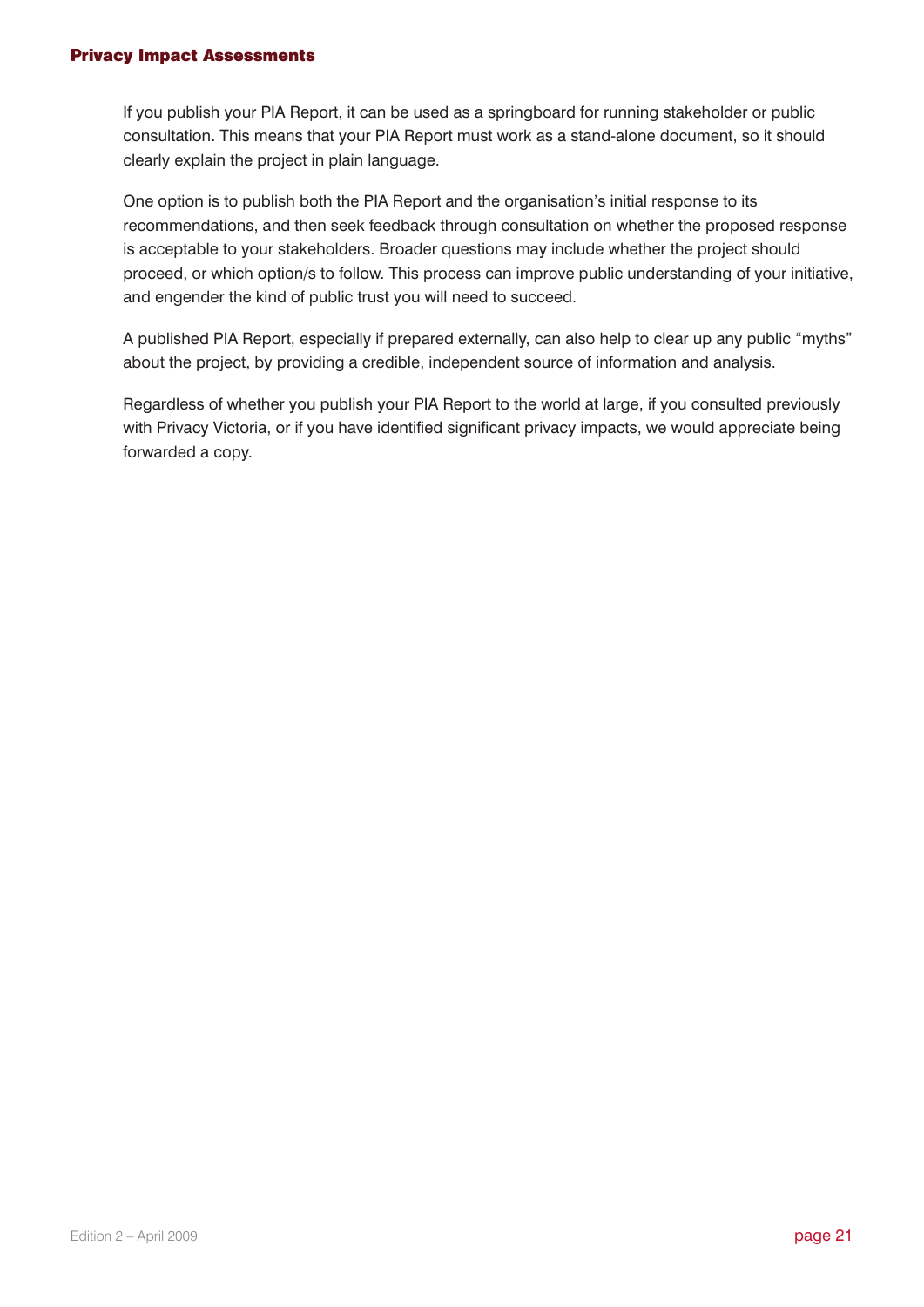# APPENDIX A: Threshold Privacy Assessment

Privacy Victoria recommends that this simple Threshold Privacy Assessment be routinely conducted for every project in your organisation.

If the answer to one or more of the questions below is "yes", then a Privacy Impact Assessment should be seriously considered.

|    | <b>WILL THE PROJECT INVOLVE </b>                                                                                                                                                        | <b>YES</b> | <b>NO</b> |
|----|-----------------------------------------------------------------------------------------------------------------------------------------------------------------------------------------|------------|-----------|
| 1. | Establishing or amending a public register (as defined in the Information Privacy<br>$Act$ ?                                                                                            |            |           |
| 2. | The collection of personal information, compulsorily or otherwise?                                                                                                                      |            |           |
| З. | A new use for personal information that is already held?                                                                                                                                |            |           |
| 4. | A new or changed system of regular disclosure of personal information, whether<br>to another part of State or local government, or to the private sector, or to the<br>public at large? |            |           |
| 5. | Restricting access by individuals to their own personal information, e.g. by<br>affecting the Freedom of Information Act?                                                               |            |           |
| 6. | New or changed confidentiality provisions or secrecy provisions relating to<br>personal information?                                                                                    |            |           |
| 7. | New or changed offences relating to the misuse of personal information?                                                                                                                 |            |           |
| 8. | A new or amended requirement to store, secure or retain particular personal<br>information?                                                                                             |            |           |
| 9. | A new requirement to sight, collect or use existing ID, such as an individual's<br>driver's licence?                                                                                    |            |           |
|    | 10. The creation of a new identification system, e.g. using a number, or a biometric?                                                                                                   |            |           |
|    | 11. Linking or matching personal information across or within agencies?                                                                                                                 |            |           |
|    | 12. Exchanging or transferring personal information outside Victoria?                                                                                                                   |            |           |
|    | 13. Handling personal information for research or statistics, de-identified or<br>otherwise?                                                                                            |            |           |
|    | 14. Powers of entry, search or seizure, or other reasons to touch another individual<br>(e.g. taking a blood sample)?                                                                   |            |           |
|    | 15. Surveillance, tracking or monitoring of individuals' movements, behaviour or<br>communications?                                                                                     |            |           |
|    | 16. Moving or altering premises which include private spaces?                                                                                                                           |            |           |
|    | 17. Any other measures that may affect privacy?                                                                                                                                         |            |           |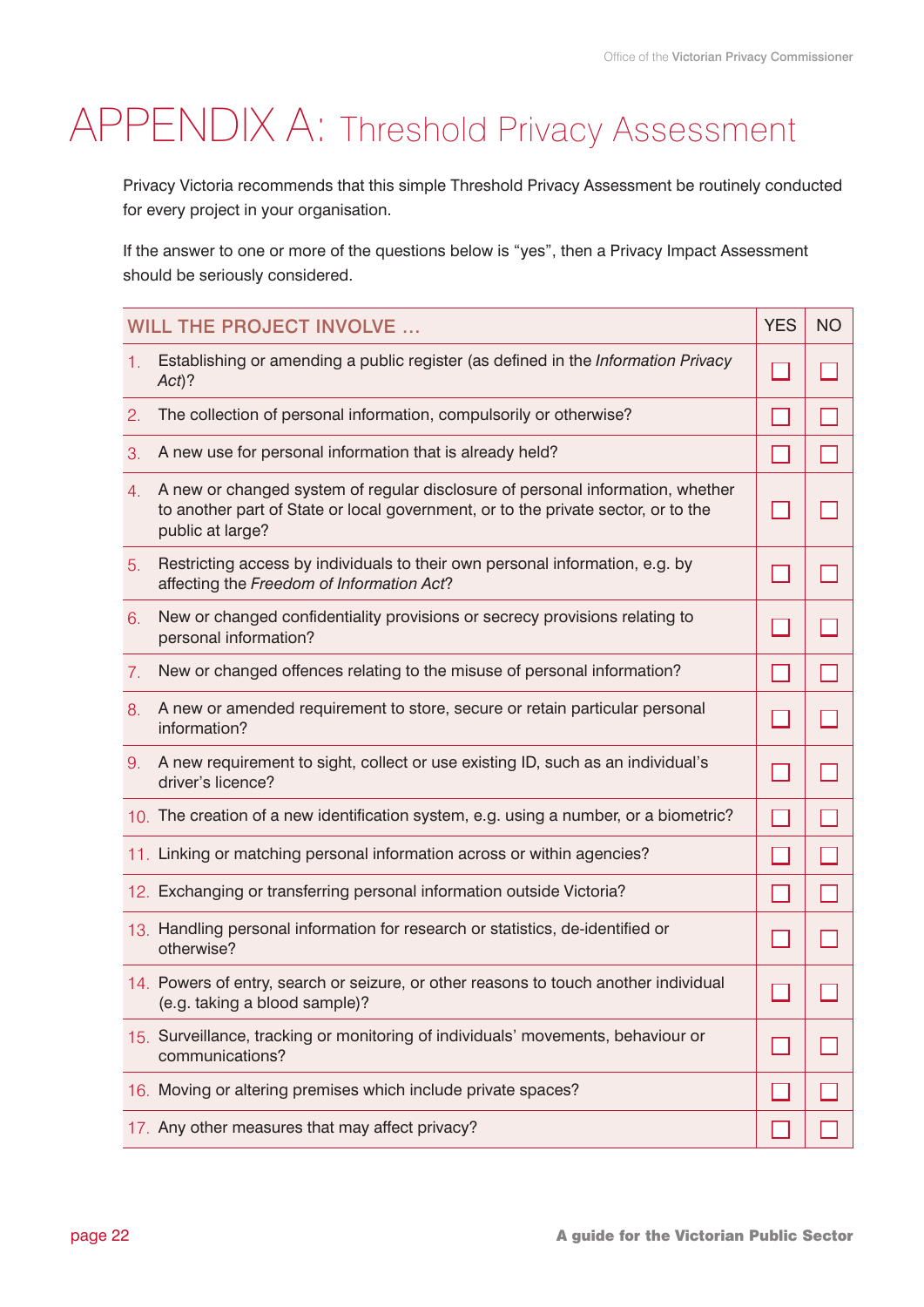#### **RECOMMENDATION**

That a Privacy Impact Assessment is / is not needed for this project.

Name of officer completing the Threshold Privacy Assessment:

Signature: Date: Date: Date: Date: Date: Date: Date: Date: Date: Date: Date: Date: Date: Date: Date: Date: Date: Date: Date: Date: Date: Date: Date: Date: Date: Date: Date: Date: Date: Date: Date: Date: Date: Date: Date: D

#### Endorsement by the Privacy Officer

I agree / disagree that a Privacy Impact Assessment is / is not needed for this project.

Further comments:

Name of Privacy Officer:

Signature: Date: Date: Date: Date: Date: Date: Date: Date: Date: Date: Date: Date: Date: Date: Date: Date: Date: Date: Date: Date: Date: Date: Date: Date: Date: Date: Date: Date: Date: Date: Date: Date: Date: Date: Date: D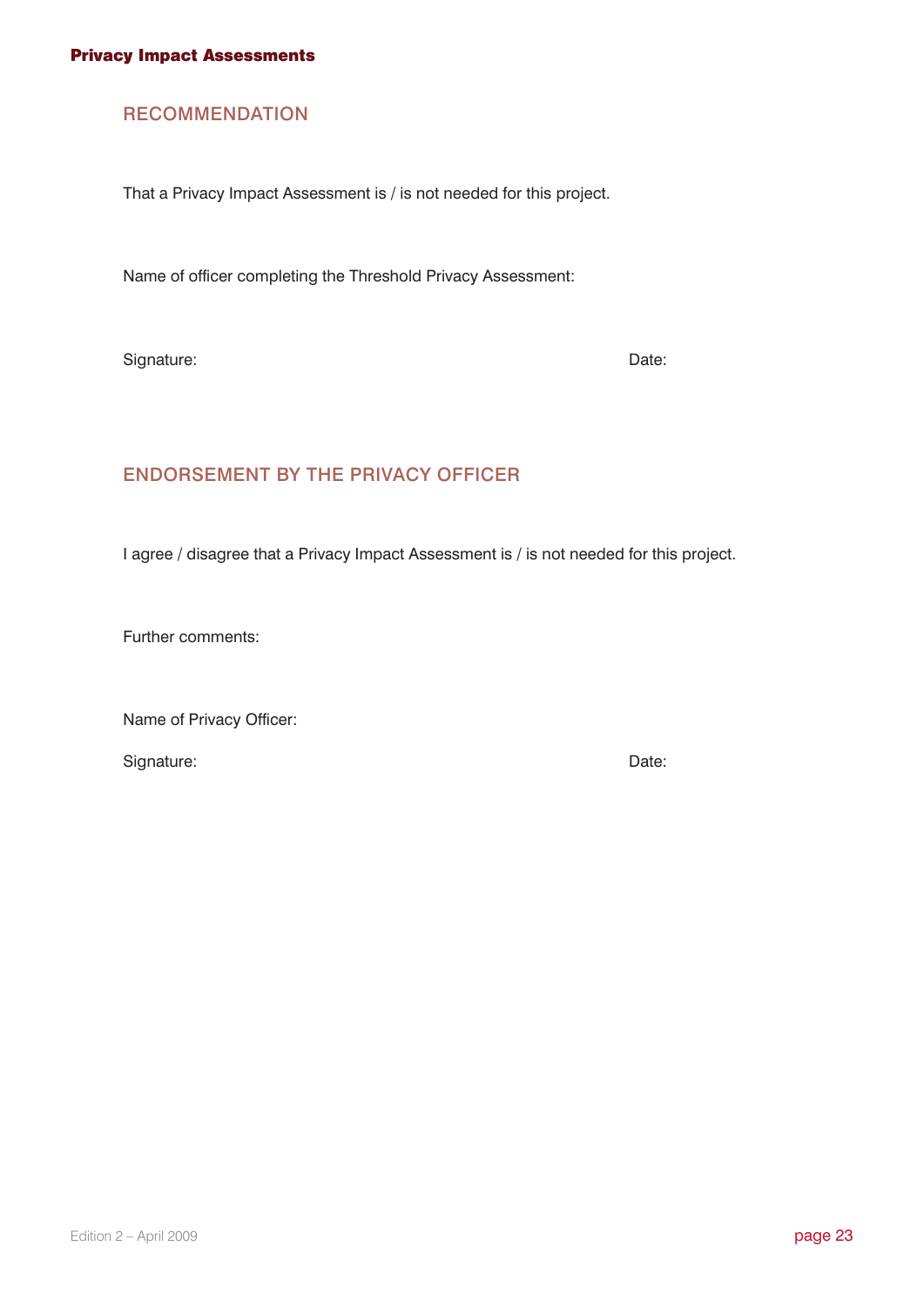#### **NOTES**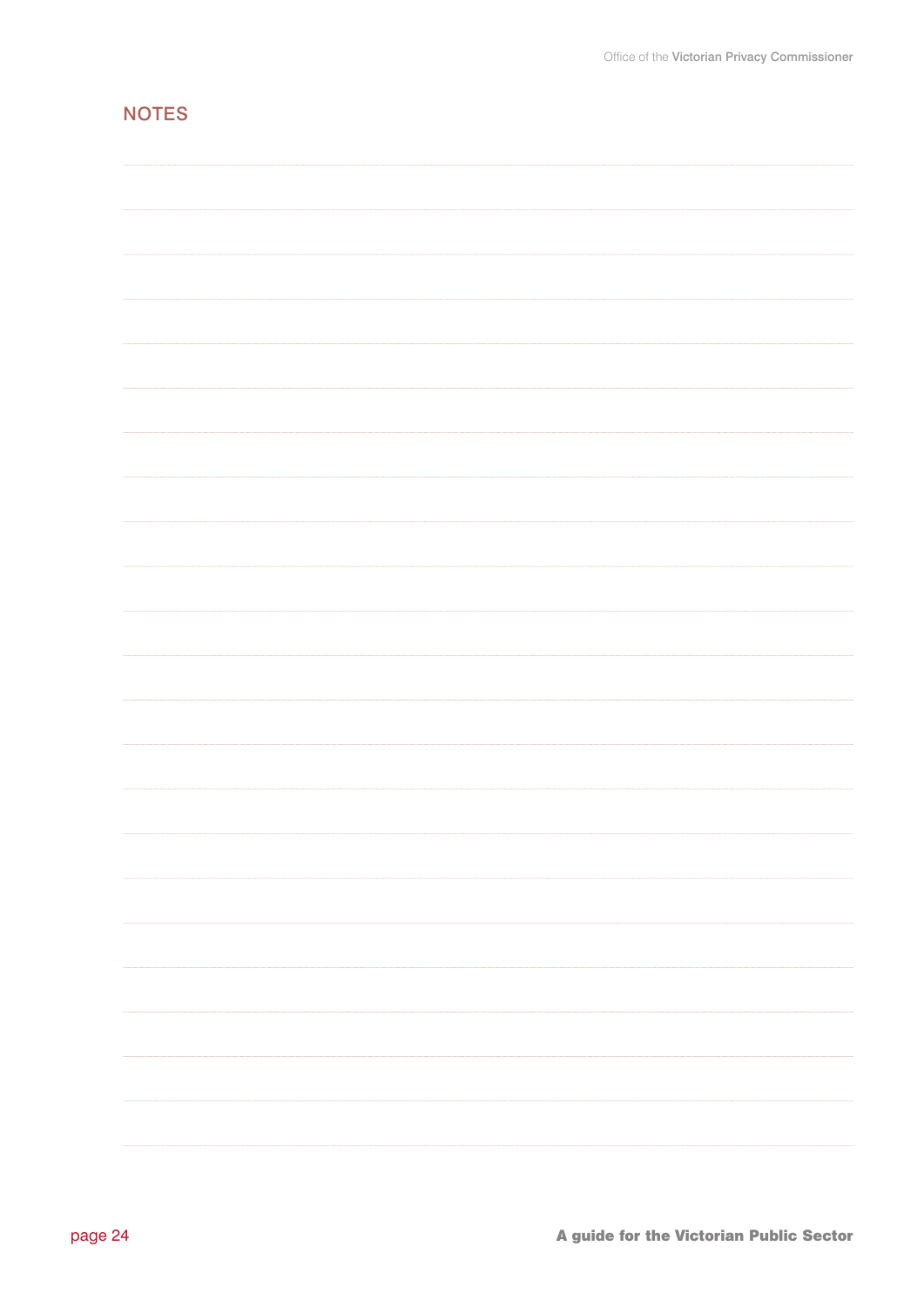### Victoria's Information Privacy Principles (IPPs) Summary

#### 1. Collection

Collect only personal information that is necessary for performance of functions. Advise individuals that they can gain access to their personal information.

#### 2. Use and disclosure

Use and disclose personal information only for the primary purpose for which it was collected or a secondary purpose the person would reasonably expect. Uses for secondary purposes should have the consent of the person.

#### 3. Data Quality

Make sure personal information is accurate, complete and up to date.

#### 4. Data Security

Take reasonable steps to protect personal information from misuse, unauthorised access, modification or disclosure.

#### 5. Openness

Document clearly expressed policies on management of personal information and provide the policies to anyone who asks.

#### 6. Access and correction

Individuals have a right to seek access to their personal information and seek corrections. Access and correction will be handled mostly under the Victorian *Freedom of Information Act*.

#### 7. Unique identifiers

A unique identifier is usually a number assigned to an individual in order to identify the person for the purposes of an organisation's operations. Tax File Numbers and Driver's Licence Numbers are examples. Unique identifiers can facilitate data matching. Data matching can diminish privacy. IPP 7 limits the adoption and sharing of unique identifiers.

#### 8. Anonymity

Give individuals the option of not identifying themselves when entering transactions with organisations, if this would be lawful and feasible.

#### 9. Transborder data flows

Basically, if your personal information travels, privacy protection should travel with it. Transfer of personal information outside Victoria is restricted. Personal information may be transferred only if the recipient protects privacy under standards similar to Victoria's IPPs.

#### 10. Sensitive information

The law restricts collection of sensitive information like an individuals racial or ethnic origin, political views, religious beliefs, sexual preferences, membership of groups or criminal record.

The full text of the Information Privacy Principles forms schedule 1 of the *Information Privacy Act 2000 (Vic).* To determine legal rights and responsibilities, use the full version, not this summary.